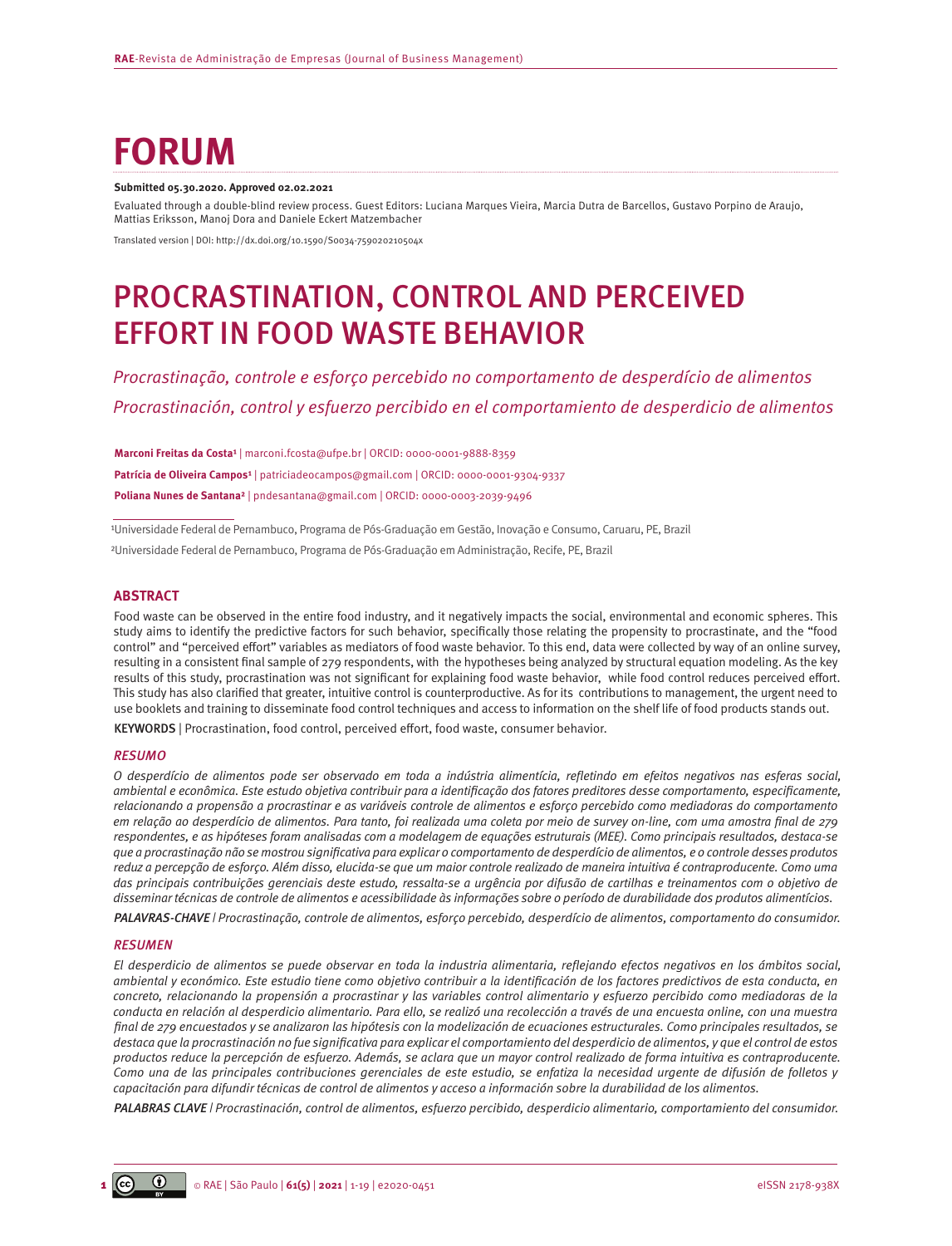# **INTRODUCTION**

Food waste causes counterproductive effects in economic, social and environmental spheres [\(Patra, Leisnham,](#page-17-0) [Tanui, & Pradham, 2020\)](#page-17-0). This phenomenon is intrinsic to the increase in hunger, the emission of greenhouse gases, the degradation of the biosphere, and the scarcity of natural resources — particularly water. It also limits the production of certain foods for future generations [\(Stancu, Haugaard, & Lähteenmäki, 2016\)](#page-18-0).

The Food and Agriculture Organization of the United Nations – the [FAO \(2018\)](#page-16-0) - has pointed out that onethird of all food that is produced is wasted at some point in the production and consumption chain. This causes a substantial financial loss of over USD 900 billion per year, and minimizes household food security, thus increasing food market inflation and decreasing consumer purchasing power [\(FAO, 2018; Papargyropoulou, Lozano, Steinberger,](#page-16-0) [Wright, & Ujang, 2014\)](#page-16-0).

Some researchers have undertaken to understand the causes for such behavior, primarily by creating theoretical models based on the theory of planned behavior (TBP) [\(e.g., Neubig et al., 2020; Stancu et al., 2016\)](#page-17-0). Despite the theoretical and practical contribution of these studies, however, some questions remain unanswered and require the construction of a theoretical model independent of TBP. Therefore, this study breaks away from this matrix and aims to create an original and predictive theoretical model.

Hitherto the literature has strongly indicated that one of the main causes of waste is the excessive purchase of products [\(Amirudin & Gin, 2019\),](#page-16-0) especially when combined with a lack of proper food management [\(Aschemann-](#page-16-0)[Witzel, Giménez, & Ares, 2019\)](#page-16-0). The factors that explain the lack of motivation to engage in proper food control, however, have yet to be fully identified.

Food control is defined as those management activities that individuals carry out in their households to store food adequately and consume it within the established shelf life, and for making them aware of which items are about to expire [\(Aitken, Watkins, Williams, & Kean, 2020\).](#page-15-0) But such activities are often neglected [\(Graham-](#page-18-0)[Rowe, Jessop, & Sparks, 2014\),](#page-18-0) as they require consumer awareness, dedication, and effort, thus increasing costs [\(Aschemann-Witzel et al., 2019\)](#page-15-0). This study, therefore, suggests that one of the causes of this behavior may be associated with consumer procrastination with regard to engaging in such activities.

Procrastination refers to a person's tendency to put off or avoid doing certain activities, especially those that have a less immediate impact [\(Steel, 2010\).](#page-18-0) In this sense, it tends to be accentuated when it concerns sustainable causes, like those that do not have a clear reward; in fact, this reduces the positive effects of environmental awareness [\(Lillemo, 2014\).](#page-17-0)

From another perspective, the study by [Porpino, Wansink and Parente \(2016\)](#page-17-0) points to procrastination as one of the dimensions of waste, and shows how families deal with leftovers, by storing them until they are spoiled so they can be disposed of without remorse. Similarly, [Blichfeldt, Mikkelsen and Gram \(2015\)](#page-16-0) point to the fact that the longer people put off disposal, the easier it becomes, as the food becomes unsuitable for consumption, hence mitigating the feeling of guilt associated with waste.

Another potentially explanatory variant is perceived effort, especially in terms of the "hard work" undertaken in producing food for human consumption. As [Dobernig and Schanes \(2019\)](#page-16-0) suggest, the investment of time and resources in this process generates a symbolic value. That said, it is expected that total food management and adequate use is more likely when people prepare their own food.

Given the above, this research seeks to advance the understanding of this phenomenon by analyzing whether there is a relationship between consumer procrastination behavior and food waste. The study also

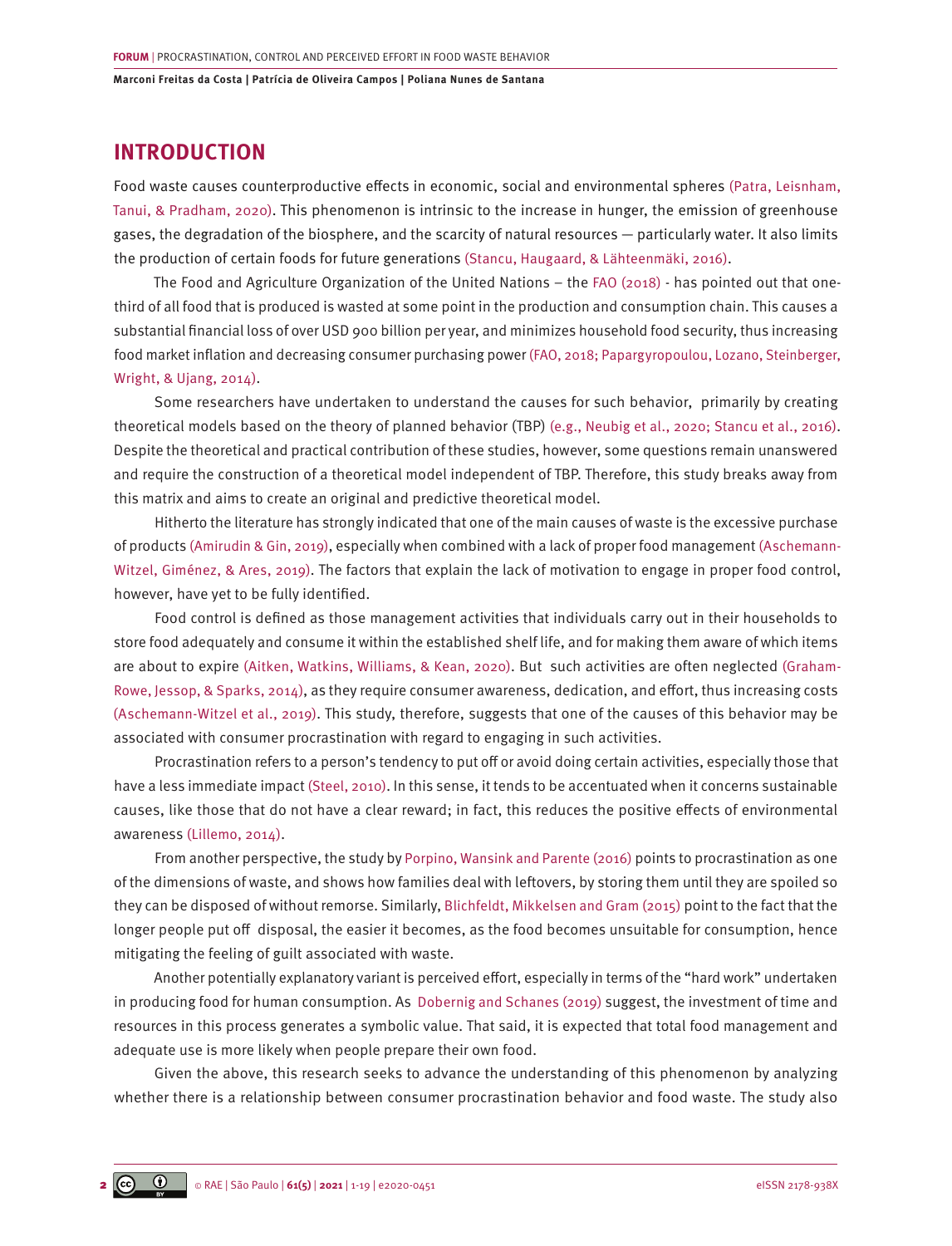assesses how the characteristics of individuals regarding food control and perceived effort interfere with and are affected by this relationship. Therefore, this work proposes an explanatory theoretical model and seeks to analyze the significance of this combination.

# **THEORETICAL FRAMEWORK**

# **Food waste**

Food waste can be defined as the practice of discarding food that is suitable for human consumption. It is caused by the negligence of consumers who allow products to exceed their expiry date, or fail to use them in their entirety [\(FAO, 2018\).](#page-16-0) It is associated with ethical and sustainable factors and the profile of consumers in psychological, demographic, and cultural terms [\(Radzyminska, Jakubowska, & Staniewska, 2016\).](#page-17-0) With this in mind, researchers have diligently sought to develop studies to understand the antecedents that lead individuals to waste food.

The study by [Aktas et al. \(2018\)](#page-15-0), for instance, found results concerning financial education, routine management, excessive cooking and consumption, and social aspects. It is also known that psychological and sociodemographic aspects influence food waste, although the latter have poor explanatory power [\(Aschemann-](#page-16-0)[Witzel, De Hooge, Amani, Bech-Larsen, & Oostindjer, 2015\).](#page-16-0)

Adopting the theory of planned behavior, [Russell, Young, Unsworth and Robinson \(2017\)](#page-18-0) contributed specifically towards identifying psychological factors. The authors point out that subjective norms, control of perceived behavior, and intention, as well as habits and emotions, are causally related to food waste. In turn, and contrary to what [Aschemann-Witzel et al. \(2015\)](#page-16-0) pointed out, the study by [Stancu et al. \(2016\)](#page-18-0) revealed that sociodemographic aspects have a significant impact on waste. The authors found that older individuals, members of small families, and those with lower incomes tend to waste less. Developed countries, in contrast, that have higher *per capita* incomes, account for a greater share of the total waste. Along these same lines, [Carmo and](#page-16-0) [Barcellos \(2018\)](#page-16-0) found that low-income individuals are less likely to engage in such behavior.

[Woensel, Donselaar, Broekmeulen and Fransoo \(2007\)](#page-18-0) found that less-educated, low-income families tend to waste more due to a need to show off their social status by excess food consumption, and because of the higher number of children living in the household. The findings b[y Porpino et al. \(2016\)](#page-17-0) hint that parents aspire to be seen by their children as good, and they tend to symbolize this by the food they offer them. This, in turn, is materialized in the form of purchasing and storing excess products.

Interestingly, although most consumers know about the effects of waste,they do not feel impacted by it, so their behavior remains reckless [\(Radzyminska et al., 2016\).](#page-17-0) Therefore, in addition to the aforementioned antecedents, other factors also promote this behavior, namely: the moral aspects of individuals [\(Raats, Shepherd,](#page-17-0) [& Sparks, 1995\);](#page-17-0) their cooking skills [\(Hartmann, Dohle, & Siegrist, 2013\)](#page-16-0); over-buying and compulsive buying [\(Porpino et al., 2015\);](#page-17-0) the non-use of leftovers [\(Stancu et al., 2016\);](#page-18-0) feelings of guilt [\(Richter, 2017\);](#page-17-0) and materialistic values [\(Abdelradi, 2018\).](#page-15-0) This study aims to expand on these findings by correlating the procrastination, food control, and perceived effort variables as explanatory factors for waste. These topics will be addressed below.

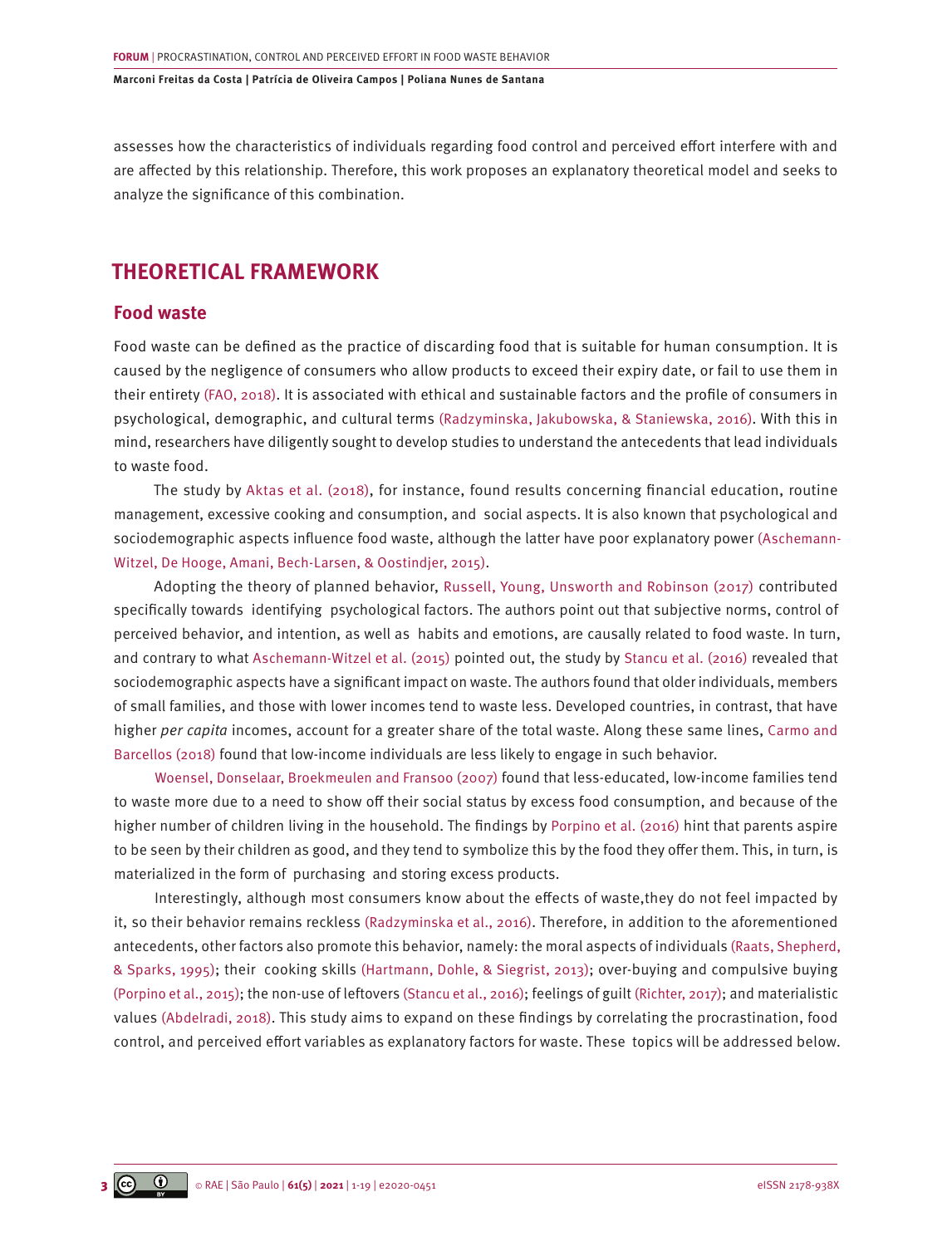# **Procrastination**

According to [Parfenova](https://www.emerald.com/insight/search?q=Angelina Parfenova) and [Romashova](https://www.emerald.com/insight/search?q=Sofya Romashova) (2019), procrastination has to do with a delay in carrying out activities, with no compelling reasons for doing so, and experiencing psychological discomfort as a result. It is defined as a tendency to put off the completion of a certain objective [\(Zanjani, Milne, & Miller, 2016\)](#page-18-0), and is based on an absence of self-control, which especially affects activities that have an abstract future reward [\(Chen, Liu, Zhang,](#page-16-0) [& Feng, 2020\)](#page-16-0).

As [Akerlof \(1991\)](#page-15-0) noted, one of the explanatory factors for such behavior is the change in the relationship between costs and benefits over time. When a task is established, the costs are interpreted as small, but they become bigger later, and the benefits become more abstract. In this sense, postponing activities entails high cognitive, psychological, and social costs [\(Liu et al., 2020\).](#page-17-0)

Procrastination also has an impact on the economic and environmental spheres. [Lillemo \(2014\)](#page-17-0), for example, points out that individuals who are prone to procrastinate tend to avoid engaging in activities related to sustainable causes, especially when they require psychological and monetary effort. This happens because their associated gains are commonly seen as having less impact on the present and may result in a devaluation of the investment of resources in environmentally friendly initiatives, and a reduction in the positive effects of environmental awareness.

[Zhu, Bagchi and Hock \(2019\)](#page-18-0) explain the logic of behavior and its relationship with the cost of delayed tasks. The authors point out that the longer the term, the lower the perception of cost and the greater the probability of procrastinating. Furthermore, as productivity is perceived as a value [\(Gamst-Klaussen, Steel, & Svartdal, 2019\)](#page-16-0), individuals tend to seek psychological comfort when they start performing tasks, not in any order of priority, but according to their degree of complexity. Therefore, they start with those that require less effort [\(Rusou, Amar, &](#page-17-0) [Ayal, 2020\).](#page-17-0)

In this context, the studies by [Blichfeldt et al. \(2015\)](#page-16-0) and [Porpino et al. \(2016\)](#page-17-0) introduce discussions concerning procrastination in the context of food waste, as being a way of reducing and mitigating guilt and remorse associated with disposal. Both studies show that individuals who procrastinate tend to keep leftover meals until they spoil, are no longer fit for human consumption and arouse feelings of disgust. This, in turn, makes disposal unavoidable and therefore guilt-free.

Based on the findings by previous exploratory studies, it is clear that procrastination can act as a predictor of food waste behavior. To measure this influence, the following hypothesis is postulated:

H1: The greater the procrastination, the greater the food waste behavior.

## **Food control**

Food control can be defined as the proper management of stored food and meal leftovers [\(Masson, Delarue, &](#page-17-0) [Blumenthal, 2017\).](#page-17-0) This process mainly encompasses the adequate storage and constant monitoring of products available in the household to avoid the non-use of food, nutritional losses, and health risks [\(Holsteijn & Kemna,](#page-16-0) [2018\)](#page-16-0). Sensitivity is, therefore, required to identify whether a given food is still suitable for consumption, in addition to checking and correctly interpreting the packaging labels, which display the appropriate handling conditions [\(Kavanaugh & Quinlan, 2020\).](#page-17-0)

In the literature on this construct, one strand of thought argues that knowing the techniques that are adequate for storing products can lead to a reduction in food waste [\(e.g., Graham-Rowe, Jessop, & Sparks, 2014; Schanes,](#page-16-0) [Dobernig, & Gözet, 2018\),](#page-16-0) and also that the conviction of having the competence to manage them significantly

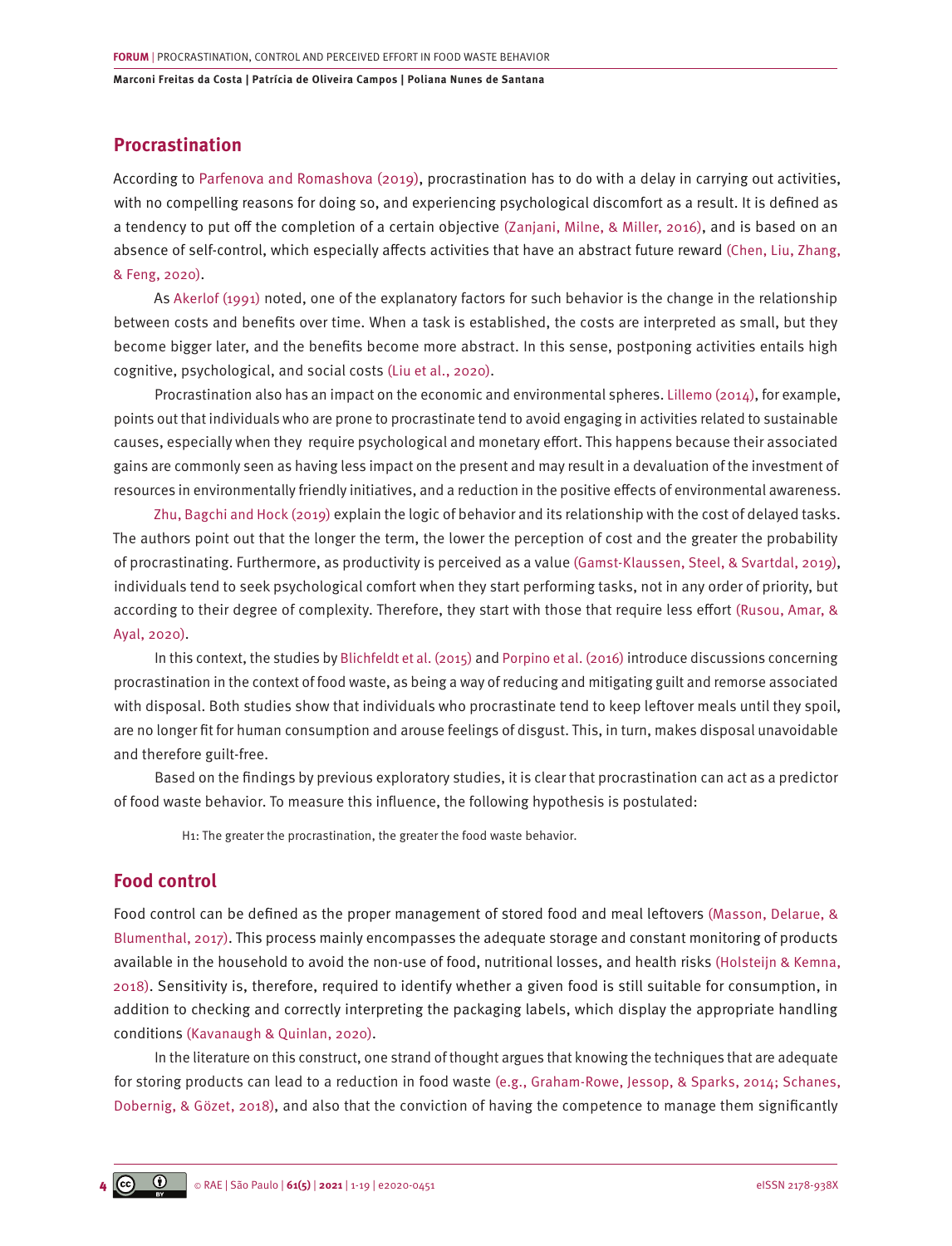influences control over them [\(Dobernig & Schanes, 2019\).](#page-16-0) Not everyone agrees with this, however. [Terpstra,](#page-18-0)  [Steenbekkers, De Maertelaere and Nijhuis \(2005\)](#page-18-0) and [Dobernig and Schanes \(2019\)](#page-16-0) point out that even though the research subjects in their studies were aware of the storage guidelines and claimed to perform adequate control, they had still stored food for longer than recommended.

That said, the statement that consumers cannot manage food effectively remains valid [\(Farr-Wharton, Foth,](#page-16-0)  [& Choi, 2014\).](#page-16-0) This is mainly due to a lack of systematic control and an organization routine [\(Costa, Farias, & Angelo,](#page-16-0)  [2018; Romani et al., 2018\),](#page-16-0) because even when such a control is carried out, consumers forget products, resulting in waste [\(Dobernig & Schanes, 2019\)](#page-16-0). Individuals only seem to remember stored products when an item is needed for preparing a meal, or when the proper time is dedicated to checking and organizing them; it is at this point that people typically realize that these items are unsuitable for consumption [\(Aschemann-Witzel et al., 2019\).](#page-16-0)

Therefore, despite efforts to understand how food control has an influence on reducing waste, its explanatory potential has yet to become entirely clear. This is especially true because, even though consumers are aware of the recommendations for the correct storage of food, they do not follow the suggested guidelines [\(Marklinder, Lindblad,](#page-17-0)  [Eriksson, Finnson, & Lindqvist, 2004\).](#page-17-0) Based on this, this study seeks to contribute to the literature by measuring the explanatory potential of food control in reducing waste, and therefore the following hypothesis is postulated:

H2: The greater the food control, the less the food waste behavior.

Despite the relevance of correct food management for increasing shelf life, [Farr-Wharton et al. \(2014\)](#page-16-0) showed that many families fail to manage their food. It is implied that these consumers do not engage in such activities because they perceive the consequences as being in the distant future, they fail to think about such consequences, and they have no knowledge of their direct impacts on their lives. [Blichfeldt et al. \(2015\)](#page-16-0) also point out that the dimensions of procrastination are involved in food waste, as individuals are inert when using leftovers, and so exceed their recommended storage time. One of the resources used to store food and increase its shelf life is the refrigerator, although the use of this particular technology has been shown to be a co-participant of procrastination [\(Evans, 2011\).](#page-16-0) Therefore, the following hypothesis is proposed:

H3: The greater the procrastination, the less food control.

### **Perceived effort**

As mentioned above, several variables — either endogenous and/or exogenous — contribute to the performance of everyday human practices [\(Langan & Kumar, 2019\)](#page-17-0). It is worth highlighting the notion of effort, which [Brehm,](#page-16-0)  [Wright, Solomon, Silka and Greenberg \(1983\)](#page-16-0) conceptualized as an individuals perception of the behaviors to be adopted to achieve certain objectives. [Mohr and Bitner \(1995\)](#page-17-0) also contribute to the formation of this construct by defining it as the energy exerted to achieve a task, or a set of tasks. For the purposes of this study, we shall adopt the definition of [Modig, Dahlén and Colliander \(2014\)](#page-17-0), due to its specificity. Effort is here understood as the time, resources, and "hard work" spent in achieving tasks.

When observing individuals as specimens of *homo economicus*, researchers studying economic theories involved in decision-making [\(e.g., Hesse, Kangur, & Hunt, 2020; Zeelenberg & Van Dijk, 1997\)](#page-16-0) argue that perceived effort decreases or neutralizes the value of the reward, which may cause aversion to the task. As [Amirudin and Gin](#page-16-0)  [\(2019\)](#page-16-0) explain in the context of supermarket purchases, the greater the perceived effort in terms of commuting and time spent, the greater the chances that people will seek ways to avoid shopping. So, as the authors point out,

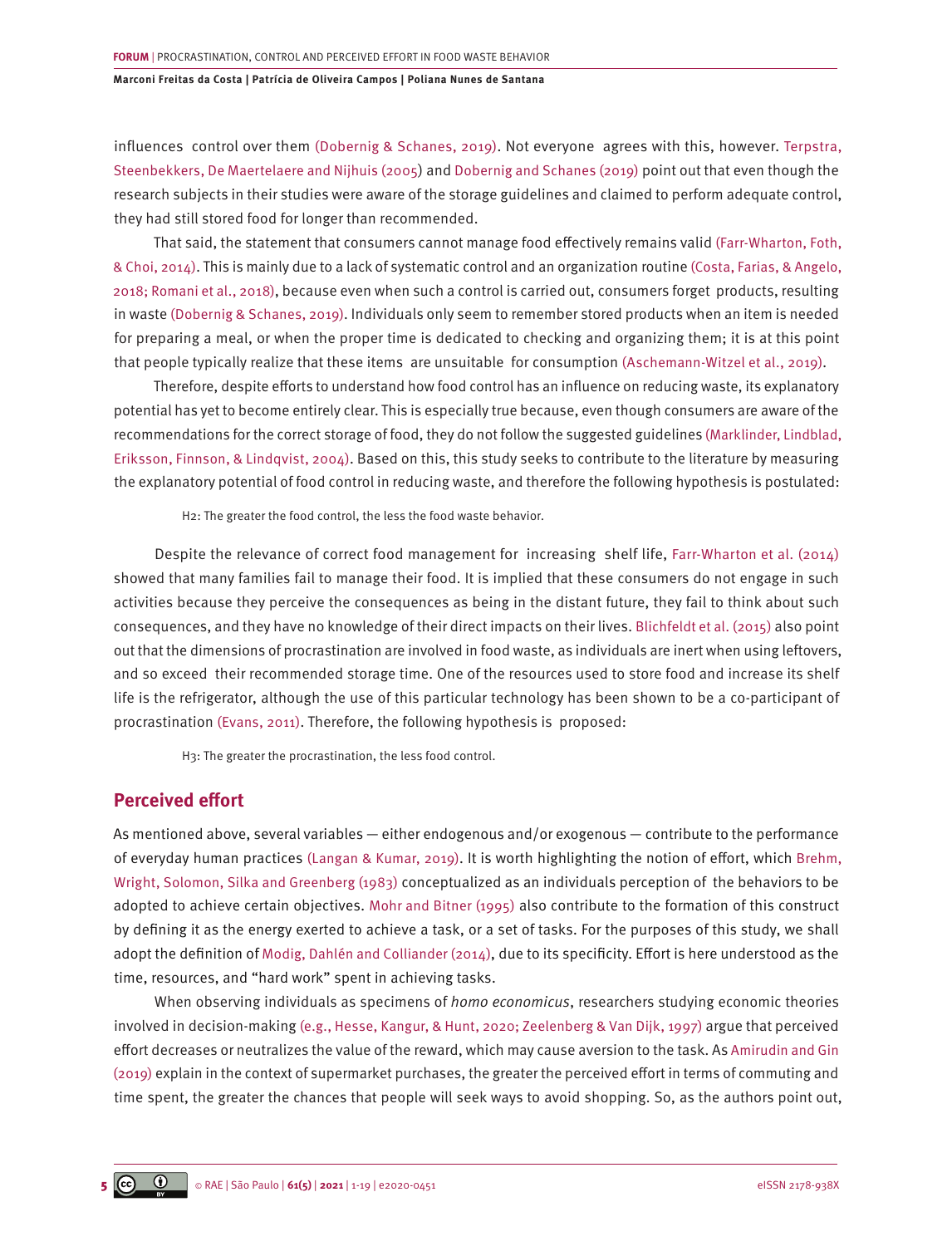individuals tend to buy as much food as possible in order to put off the need for new purchases, thus resulting in increased food waste.

However, the effort is a paradoxical construct [\(Inzlicht, Shenhav, & Olivola, 2018\)](#page-17-0) that, instead of decreasing, may increase the value of an activity [\(Harmon-Jones, Willoughby, Paul, & Harmon-Jones, 2020\)](#page-16-0), as consumer involvement in the process moderates the perceived effort [\(Kallmuenzer, Peters, & Buhalis, 2019\)](#page-17-0) and creates value, depending on the resources involved [\(Benfer, Bardeen, & Clauss, 2018\).](#page-16-0) For instance, time and money represent different levels of effort for individuals, because "donating" time generates a higher level of perceived effort and, consequently, greater value when compared to donating money [\(Langan & Kumar, 2019\).](#page-17-0) In the context of food waste, [Ilyuk \(2018\)](#page-16-0) reveals that when consumers exert effort in terms of hard work, there is a greater appreciation of the product and an increase in psychological ownership, thus reducing disposal.

This positive relationship between involvement and value creation can be primarily found in the literature on co-creation [\(e.g., Ahn, Lee, Back, & Schmitt, 2019; Yen, Teng, & Tzeng, 2020\).](#page-15-0) The joint production process is perceived as a marketing strategy that promotes purchase intentions and establishes a relationship of trust [\(Jacobsen, Tudoran, & Martinez, 2020\)](#page-17-0). From this angle, it is clear that the byproducts of an individual's participatory creation tend to be overvalued [\(Banović, Krystallis, Guerrero, & Reinders, 2016\).](#page-16-0) Therefore, based on the premise that the energy spent in food production assigns a symbolic value to the resources it requires [\(Dobernig & Schanes,](#page-16-0) [2019\),](#page-16-0) we seek to contribute to the literature on effort and food waste by verifying the following hypothesis:

H4: The greater the perceived effort, the less the food waste behavior.

When performing a task, the effort is justified when there is a proportional relationship with a clear reward, because when it does not depend exclusively on the effort, it tends to be underestimated, whereas the effort tends to be overestimated [\(Harmon-Jones et al., 2020\)](#page-16-0). Besides, the quest to avoid losses influences an individual's willingness to exert effort more significantly than obtaining gains [\(Massar et al., 2020\).](#page-17-0) We can infer, therefore, that activities that focus on gains tend to be procrastinated more frequently.

This relationship can be further intensified if the gains are viewed as abstract and/or have less impact in the present, as is the case with sustainable activities [\(Lillemo, 2014\).](#page-17-0) As one of the reasons for avoiding food waste is to achieve environmental gains [\(Diaz-Ruiz, Costa-Font, & Gil, 2018\)](#page-16-0), it is possible to infer that carrying out related activities tends to result in greater perceived effort, as the focus is on obtaining gains and these entail less immediate benefits. Based on this, it is assumed that the greater the procrastination, the greater the perceived effort to carry out activities aimed at reducing waste. To validate this, the following hypothesis was postulated:

H5: The greater the procrastination, the greater the perceived effort.

In the literature on food control, some studies [\(e.g., Blichfeldt et al., 2015; Porpino et al., 2016; Romani et](#page-16-0) [al., 2018\)](#page-16-0) have demonstrated how an unplanned shopping routine and the absence of systematic control and organization may lead to an excessive number of products being stored. This results in a lack of effective food control and, consequently, waste [\(Farr-Wharton et al., 2014\).](#page-16-0)

In the light of this situation, a new purchase cycle begins to ensure sufucient food for individuals [\(Hebrok &](#page-16-0)  [Boks, 2017\)](#page-16-0). The access and time required in this process can moderate for the perceived effort and the opportunity cost of not purchasing. In other words, when the acquisition of products is intercepted by mobility problems and requires more time, the process is perceived as costly. A way of compensating for this, therefore, is by acquiring a greater number of products [\(Lee, 2018\).](#page-17-0)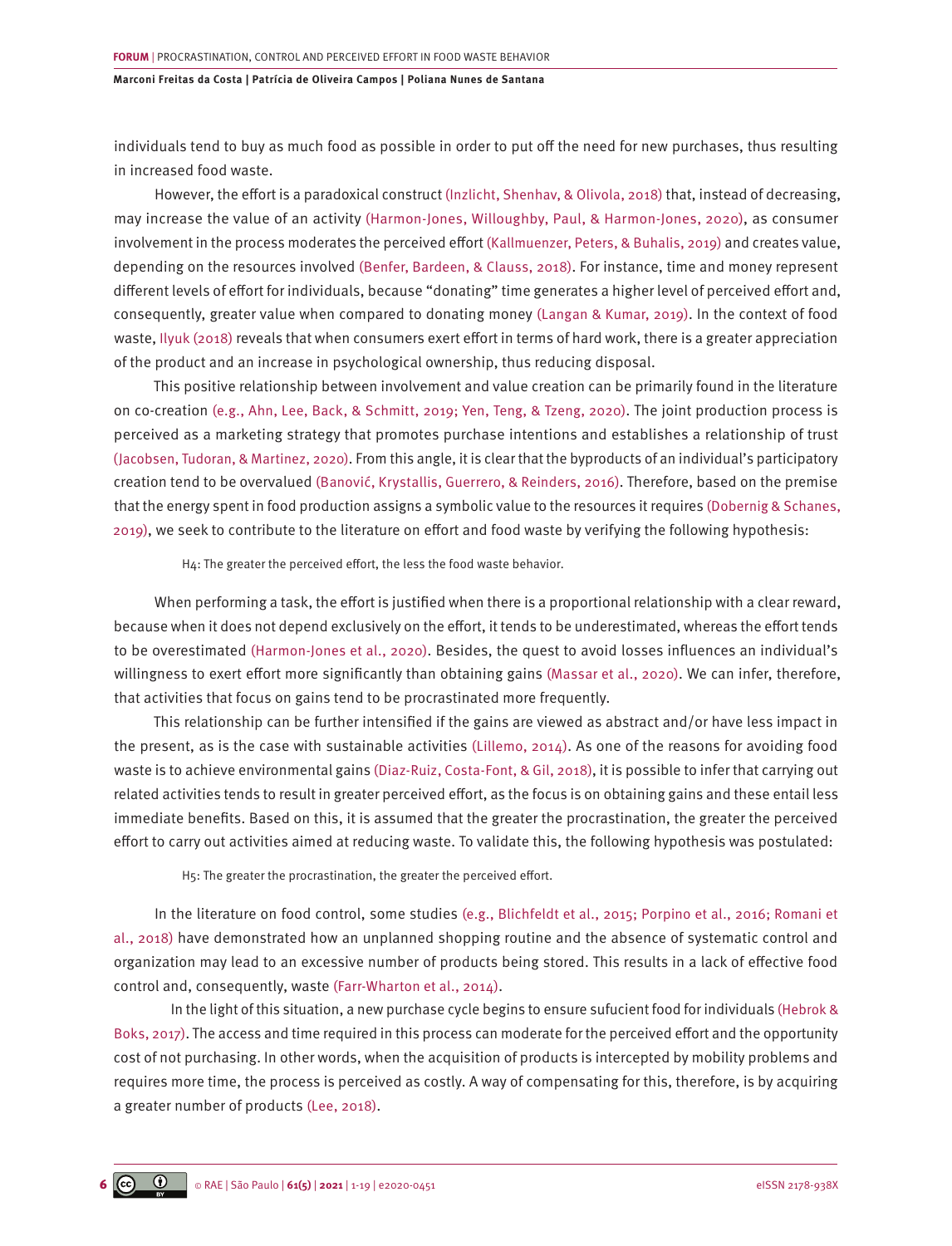The study by Amirudin and [Gin \(2019\)](#page-16-0) illustrates this relationship well by explaining how issues concerning easy access to food permeate the perception of effort and aversion to the activity. Indeed, they point out that the greater the perceived effort, the greater the excessive purchasing. In this sense, ease of access to products, both in terms of available hours and physical distance from the place of purchase, is reflected in lower quantities of food being purchased [\(Dobernig & Schanes, 2019\)](#page-16-0), which, therefore, favors effective food control. That said, we can infer that greater food control is associated with lower levels of perceived effort. To test this, the following hypothesis was postulated:

H6: The greater the food control, the less the perceived effort.

For a better view of the theoretical model proposed here, see Figure 1, which shows the establishment of the predictive relationship between procrastination and food control, the perceived effort and food waste behavior, and the mediating link between food control and perceived effort with regard to waste behavior.



Figure 1. Theoretical model

# **METHOD**

This study is quantitative and aims to develop an explanatory model for food waste behavior. It is a descriptive survey [\(Malhotra, 2012\)](#page-17-0) based on the formulation of hypotheses. A literature review was initially carried out in the following databases: ScienceDirect, Scopus, Proquest, and Scielo. Then, as recommended by [Churchill \(1999\)](#page-16-0), the cross-sectional survey method was used to collect data and establish the relationships between variables using structural equation modeling (SEM) [\(Kline, 2011\)](#page-17-0).

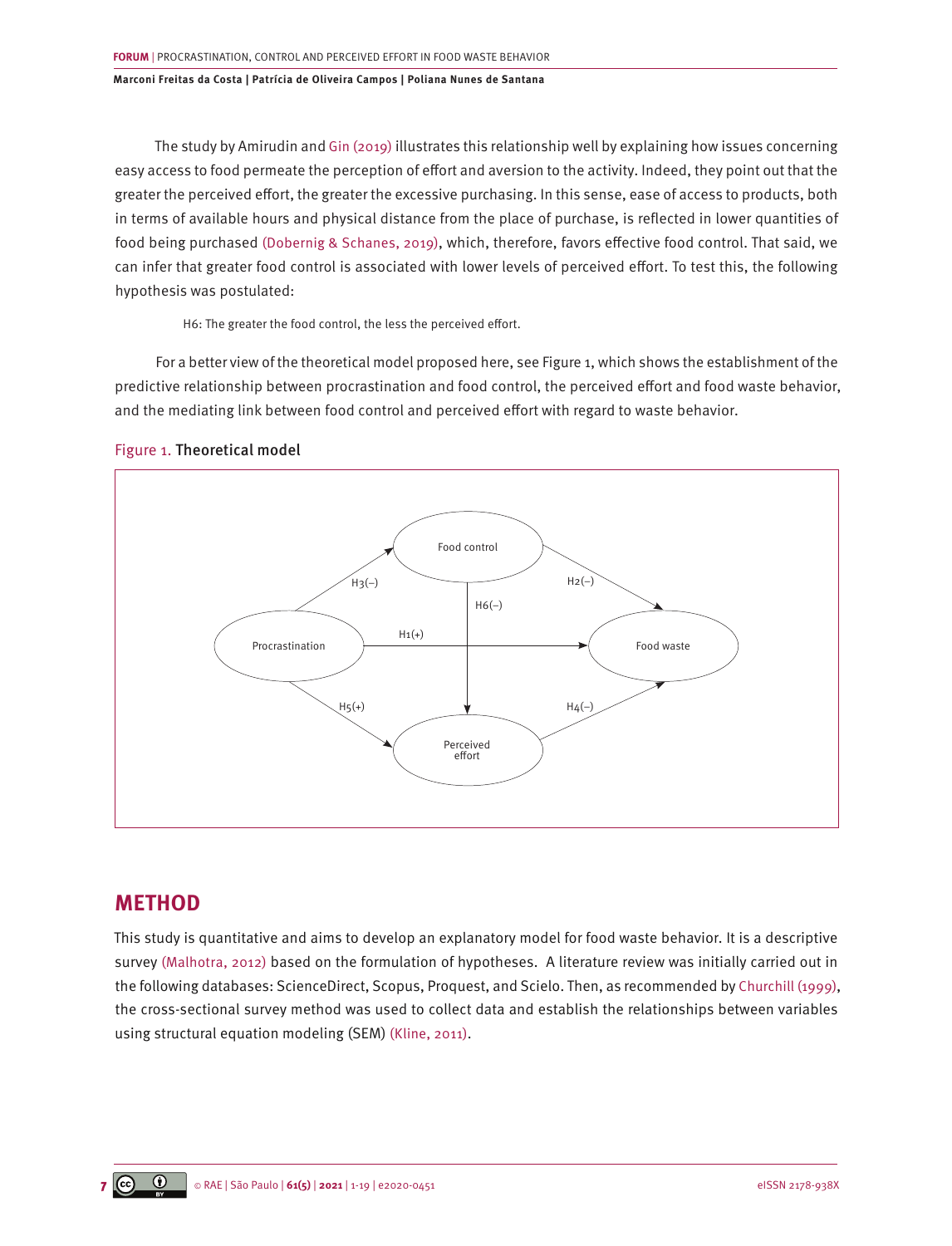## **Sampling**

With regard to the sample, we sought to achieve greater heterogeneity for better validation of the results. The sample comprises Brazilian consumers and is characterized as non-probabilistic [\(Hair, Anderson, Taham, & Black,](#page-16-0) [2010\).](#page-16-0) To ensure effectiveness in assessing food waste behavior, however, certain criteria were created for the respondents. Therefore, consumers categorized as young (18-40 years old) remained in the sample because older consumers tend to waste less [\(Stancu et al., 2016\)](#page-18-0). Likewise, those who have the prospect of ascending the social ladder were also kept in the sample, that is, those who have a university degree, or are currently enrolled in higher education, for they are more likely to engage in waste behavior [\(Aschemann-Witzel et al., 2019\).](#page-16-0)

That said, the sample size was defined on the basis of the guidelines of [Hair et al. \(2010\)](#page-16-0) who recommend having at least five respondents for each question in the questionnaire, while following the recommendations of [Tanaka \(1987\)](#page-18-0) for controlling sample size using structural equation modeling (SEM), so as not to exceed the maximum number of 400 respondents. Two samples were accordingly defined: the first had 140 respondents and aimed to refine the questionnaire, whereas the second aimed to test the hypotheses. In fact, the latter initially had 310 respondents, but it was necessary to exclude 31 questionnaires that did not fit the above criteria. Therefore, the final sample to test the hypotheses comprised 279 participants.

## **Data collection**

Data were collected by way of a questionnaire that was based on a structured Likert scale containing 30 questions, in which the respondents indicated their degree of agreement to the statements. The technique used was snowball sampling. Data were collected in February 2020. The questionnaire was applied online using Google Forms and was divided into five sections, namely Procrastination (16 items), Food control (3 items), Perceived effort (4 items), Food waste (7 items), and finally the respondent's profile, consisting of six questions, namely gender, age, marital status, education, average monthly family income, and the total number of people living in the household. It is important to point out that the items on the procrastination scale were inverted for the purposes of this analysis. Exhibit 1 describes the items presented in each construct.

### **Data analysis**

Descriptive statistics (frequency, mean and standard deviation) were used to understand the sample profile and the data collected in the research. The reliability of the scales was assessed using Cronbach's alpha; a reliability value greater than, or equal to 0.7 was accepted [\(Kline, 2011\).](#page-15-0) SPSS and AMOS software was used for data processing, and structural equation modeling (SEM) was used to test the hypotheses.

To refine the questionnaire and assess the items in each construct to check whether they would load in a single factor, exploratory factor analysis (EFA) was carried out on a first version of the sample with 140 respondents.

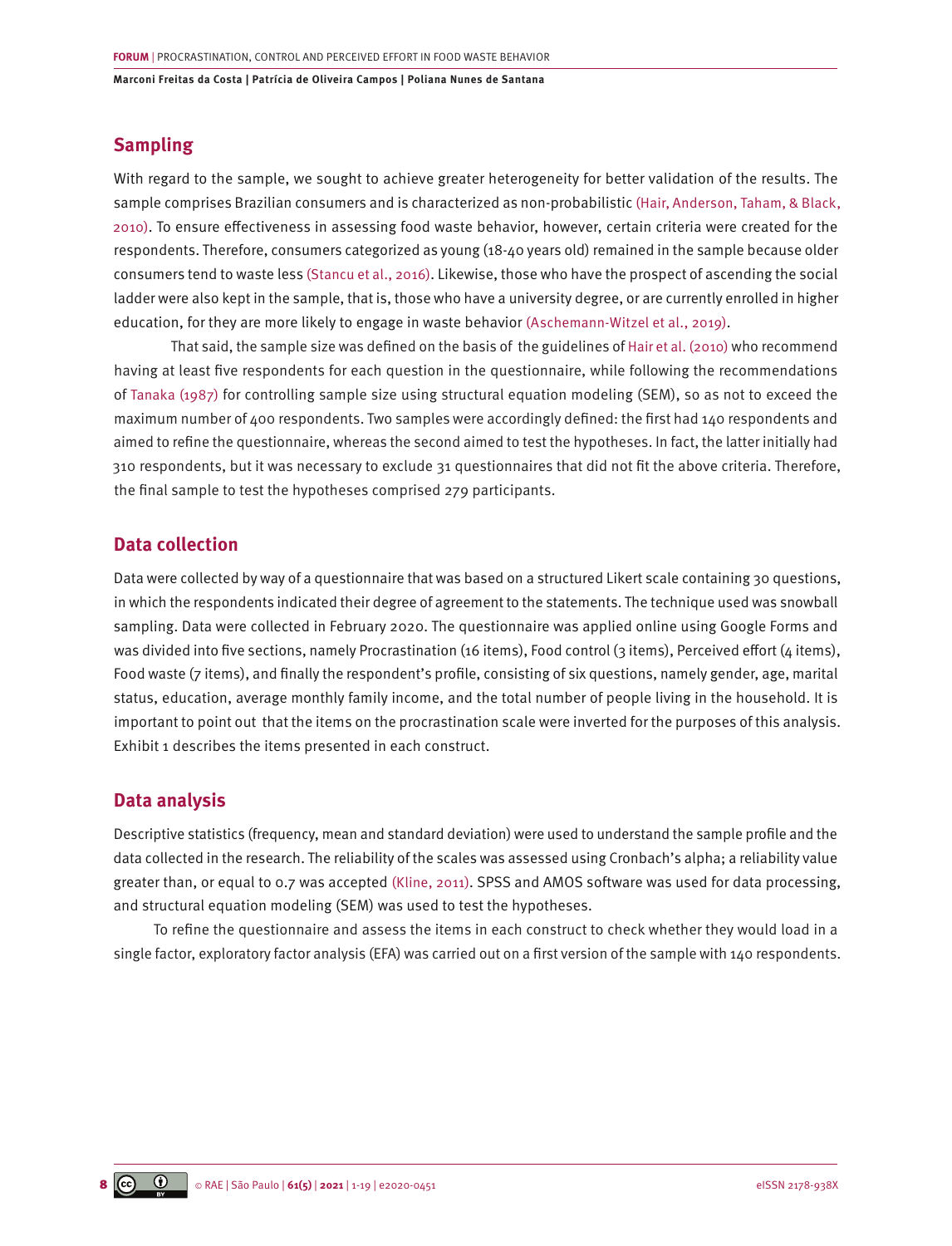# Exhibit 1. Scales adopted in the study

| <b>Dimensions</b>                                            | <b>Items</b>                                                                 | Codes           |
|--------------------------------------------------------------|------------------------------------------------------------------------------|-----------------|
|                                                              | Q1. I delay finishing tasks unnecessarily, even when they are important.     | Po <sub>1</sub> |
|                                                              | Q2. I put off doing things I don't like to do.                               | Po <sub>2</sub> |
|                                                              | Q3. I delay making difficult decisions.                                      | Po3             |
|                                                              | Q4. I continue to put off improving my work habits.                          | Po <sub>4</sub> |
|                                                              | Q5. I get down to business, even life's unpleasant chores. *                 | Po <sub>5</sub> |
|                                                              | Q6. I may make excuses for not doing something.                              | Po <sub>6</sub> |
|                                                              | Q7. I dedicate the necessary time to boring tasks, such as studying. *       | Po <sub>7</sub> |
| Procrastination                                              | Q8. When something is not worth it, I stop doing it.                         | Po <sub>8</sub> |
| <b>Adapted from Tuckman</b><br>(1990).                       | Q9. I'm an incurable time waster.                                            | Pog             |
|                                                              | Q10. I'm a time-waster and I can't help it.                                  | P <sub>10</sub> |
|                                                              | Q11. I'd like to find an easy way to start producing.                        | P <sub>11</sub> |
|                                                              | Q12. I always finish important tasks ahead of time. *                        | P <sub>12</sub> |
|                                                              | Q13. When I finish my job, I check it. *                                     | P <sub>13</sub> |
|                                                              | Q14. I look for a loophole or shortcut to get through a difficult task.      | P <sub>14</sub> |
|                                                              | Q15. I remain idle despite knowing how important it is to start something.   | P <sub>15</sub> |
|                                                              | Q16. Putting something off until tomorrow is not what I do. *                | P <sub>16</sub> |
| <b>Food Control</b><br>Adapted from Russell et al.<br>(2017) | Q17. How much control do you exert over food in your household?              | CA <sub>1</sub> |
|                                                              | Q18. How difficult would it be for you to control food in your household?    | CA <sub>2</sub> |
|                                                              | Q19. Controlling food in my household mainly depends on me.                  | CA <sub>3</sub> |
|                                                              | Q20. I find it difficult to store food at high temperatures.                 | EP <sub>1</sub> |
| <b>Perceived Effort</b>                                      | Q21. I find it difficult to store food according to the required conditions. | EP <sub>2</sub> |
| Adapted from<br>Aktas et al. (2018).                         | Q22. I find it difficult to store specific types of food.                    | EP3             |
|                                                              | Q23. I find it difficult to buy food for one.                                | EP <sub>4</sub> |
|                                                              | Q24. I think it's important to avoid wasting food in my household.           | DA <sub>1</sub> |
|                                                              | Q25. I'd like to do more to avoid wasting food in my household.              | DA <sub>2</sub> |
| <b>Food Waste</b><br>Adapted from<br>Von Kameke and Fischer  | Q26. I'd waste less food if I planned my purchases more carefully.           | DA3             |
| (2018) and Aktas et al.                                      | Q27. I waste food when I go out with my friends/family.                      | DA4             |
| (2018)                                                       | Q28. I waste food when I have guests coming over.                            | DA <sub>5</sub> |
|                                                              | Q29. I waste food at work/school.                                            | DA6             |
|                                                              | Q30. I waste food stored at home whenever I travel.                          | DA <sub>7</sub> |

Note. Items with (\*) on the Procrastination scale were considered reversed.

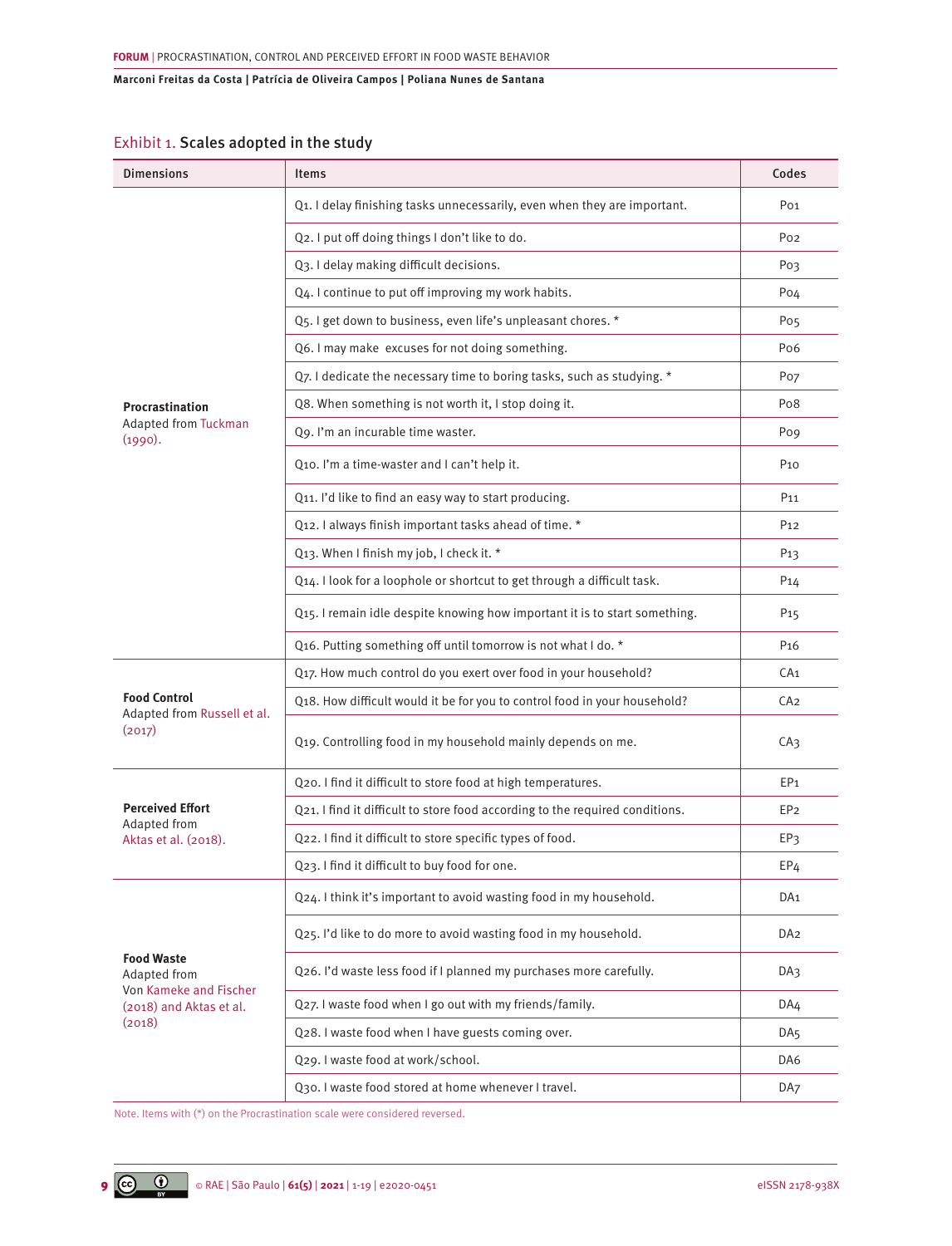|                 | Code<br><b>Factorial Loads</b> |       |       | <b>Bartlett</b> |       |                         |             |          |       |
|-----------------|--------------------------------|-------|-------|-----------------|-------|-------------------------|-------------|----------|-------|
|                 |                                |       |       | <b>KMO</b>      | df    | $\mathsf{X}^2$          | Sig         | Cronbach |       |
| P <sub>15</sub> | 0.780                          |       |       |                 |       |                         |             |          |       |
| Po <sub>2</sub> | 0.763                          |       |       |                 |       | 120                     | 725.232     | 0.000    |       |
| Po <sub>1</sub> | 0.756                          |       |       |                 |       |                         |             |          |       |
| $P_{10}$        | 0.756                          |       |       |                 |       |                         |             |          |       |
| Po <sub>9</sub> | 0.725                          |       |       |                 |       |                         |             |          |       |
| Po <sub>4</sub> | 0.702                          |       |       |                 |       |                         |             |          | 0.864 |
| Po3             | 0.647                          |       |       |                 | 0.834 |                         |             |          |       |
| Po <sub>6</sub> | 0.555                          |       |       |                 |       |                         |             |          |       |
| P14             | 0.494                          |       |       |                 |       |                         |             |          |       |
| P <sub>12</sub> | 0.465                          |       |       |                 |       |                         |             |          |       |
| P <sub>11</sub> | 0.456                          |       |       |                 |       |                         |             |          |       |
| P <sub>16</sub> | 0.452                          |       |       |                 |       |                         |             |          |       |
| CA <sub>1</sub> |                                | 0.887 |       |                 |       |                         |             |          |       |
| CA2             |                                | 0.820 |       |                 | 0.668 | $\overline{\mathbf{3}}$ | 125.738     | 0.000    | 0.772 |
| CA <sub>3</sub> |                                | 0.801 |       |                 |       |                         |             |          |       |
| EP3             |                                |       | 0.812 |                 |       |                         |             |          |       |
| EP <sub>2</sub> |                                |       | 0.751 |                 |       |                         | 6<br>93.179 | 0.000    | 0.710 |
| EP <sub>1</sub> |                                |       | 0.691 |                 | 0.712 |                         |             |          |       |
| EP <sub>4</sub> |                                |       | 0.623 |                 |       |                         |             |          |       |
| DA <sub>1</sub> |                                |       |       | 0.832           |       |                         |             | 0.000    |       |
| DA <sub>2</sub> |                                |       |       | 0.804           |       |                         |             |          |       |
| DA3             |                                |       |       | 0.712           | 0.746 | 6                       | 137.494     |          | 0.786 |
| DA4             |                                |       |       | 0.702           |       |                         |             |          |       |

## Table 1. Construct items with factorial loads

By identifying low factor loads or value loadings in other factors, some items were excluded from the constructs in order to obtain a single factor per construct. Items P05, P07, P08, and P13 were removed from Procrastination, so the construct had only one factor. It is worth noting that in the original scale of Tuckman (1990) the items were considered with factor loads starting from 0.3, and this was maintained in this paper for the EFA. A possible explanation for the need to remove items from the Procrastination scale may have to do with the translation of the statements, as the context and structure of some items may be interpreted differently by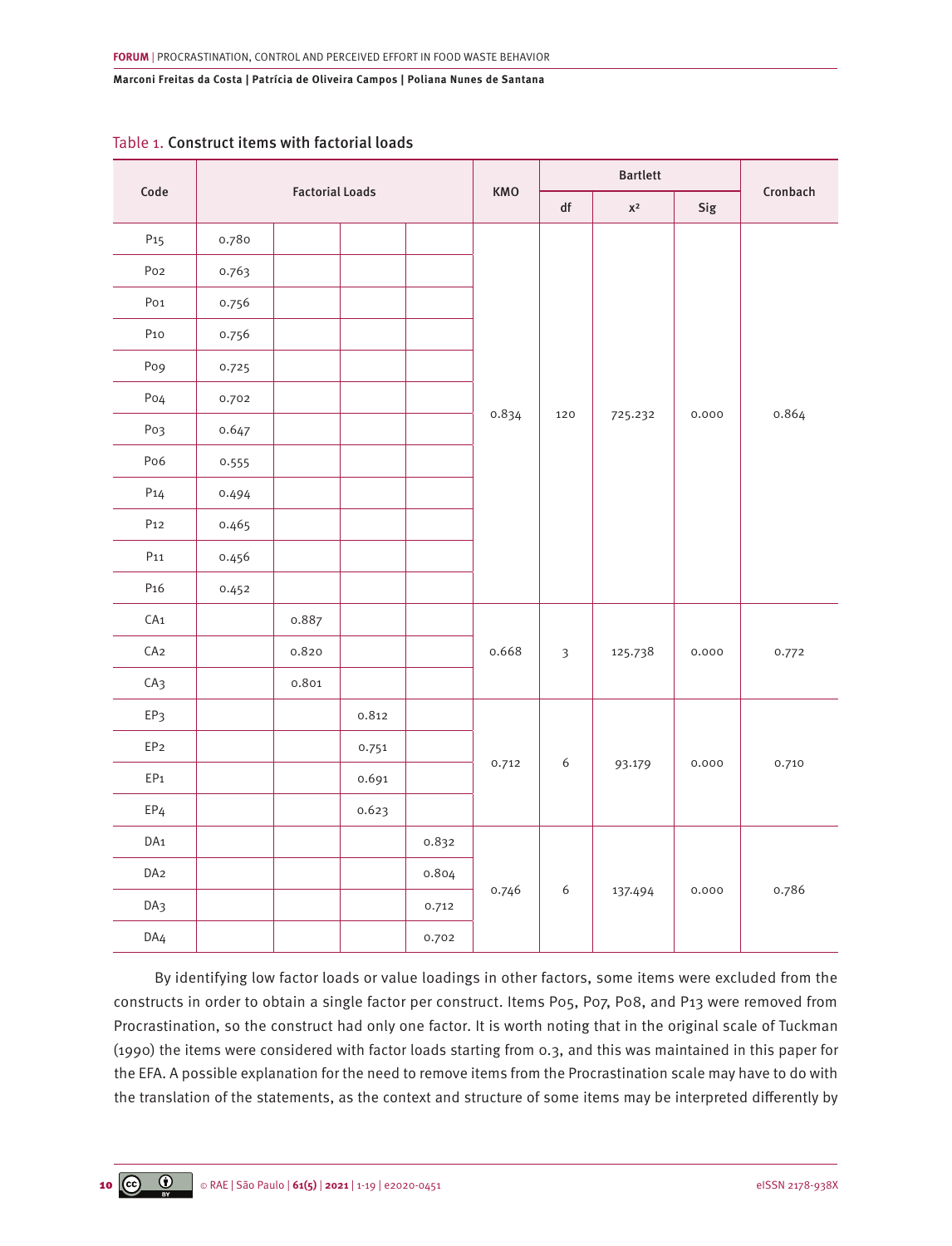respondents of other nationalities, which leads, in turn, to a certain degree of semantic deviation from the item in the original scale.

Items FW1, FW2, and FW3 were excluded from the Food Waste construct because two different scales were used to measure it, to check whether the items could load into a single dimension (factor). The tests showed that the three statements on the [Kameke and Fischer scale \(2018\)](#page-17-0) had loads with a second factor, even after the items were inverted. Therefore, only the four items on the scale by [Aktas et al. \(2018\)](#page-16-0) remained in that construct. As for Food Control and Perceived Effort, no item had to be excluded. The factorial loads that remained in each construct can be seen in Table 1.

# **ANALYSIS AND DISCUSSION OF RESULTS**

### **Sample Profile**

The sample consisted of 279 respondents (53.4% females and 46.6% males). As for schooling, 63.4% of the respondents have some type of college education, 19.4% had completed a graduate course, 12.5% have a bachelor's degree, and 4.3% had finished high school. The predominant marital status was single (82.1%). Married respondents, or those living under common-law accounted for 16.8% of the sample, whereas 1.1% declared they were divorced/separated. The age groups prevailing in the survey were 18 to 25 (69.2%), 26 to 32 (23.3%), and 33 to 40 (7.5%). The average age was 24 years old, and the range was from 18 to 40 (SD = 4.820). With regard to income, two groups stood out: the group with incomes between R\$1 and 3,000.00 (59.9%), and the group with incomes from R\$ 3,001.00 to 6,000.00 (29%). The average family income was R\$ 3,506.41 (SD = 3,403) and the average number of people living in the same household was approximately three (DP =  $1,464$ ), with an average *per capita* income of R\$ 1,414.00.

### **Measurement model**

As [Marôco \(2014\)](#page-17-0) advises, the Mahalanobis distance (D²) was used to verify the existence and removal of outliers from the sample, but none of the observations had values requiring their exclusion from the analysis. This was followed by factor analysis of the measurement model. The results found in the first rounds of analysis suggested the exclusion of some items from the constructs so the model would achieve better fit rates. Therefore, items P06, P11, P12, P14, and P16 were excluded from the Procrastination construct, along with PE4, from Perceived effort, and FC4, from Food control. After refining the item composition of the constructs, a new analysis was performed and the indices resulting from the measurement model were  $x^2/df$  (104.084/82) = 1.269 (p = 0.050); TLI = 0.978; CFI = 0.983; NFI = 0.925; PCFI = 0.767; RMSEA = 0.030; PCLOSE = 0.985; ECVI = 0.583; MECVI = 0.596. Therefore, these values attest to the model's goodness of fit.

Reliability (Cronbach), composite reliability (CC), and average variance extracted (AVE) were used to investigate the level of adequacy of the scales of each construct. Cronbach's alpha values of 0.7 or higher confirm the internal consistency of the items of each scale. Table 2 shows that all constructs have higher values. Composite reliability is also defined by an index equal to, or higher than 0.7 [\(Hair et al., 2010\),](#page-16-0) a value that was reached by all constructs, according to Table 2. The mean and standard deviation of the constructs was calculated for the variables created using the summated scale for this purpose.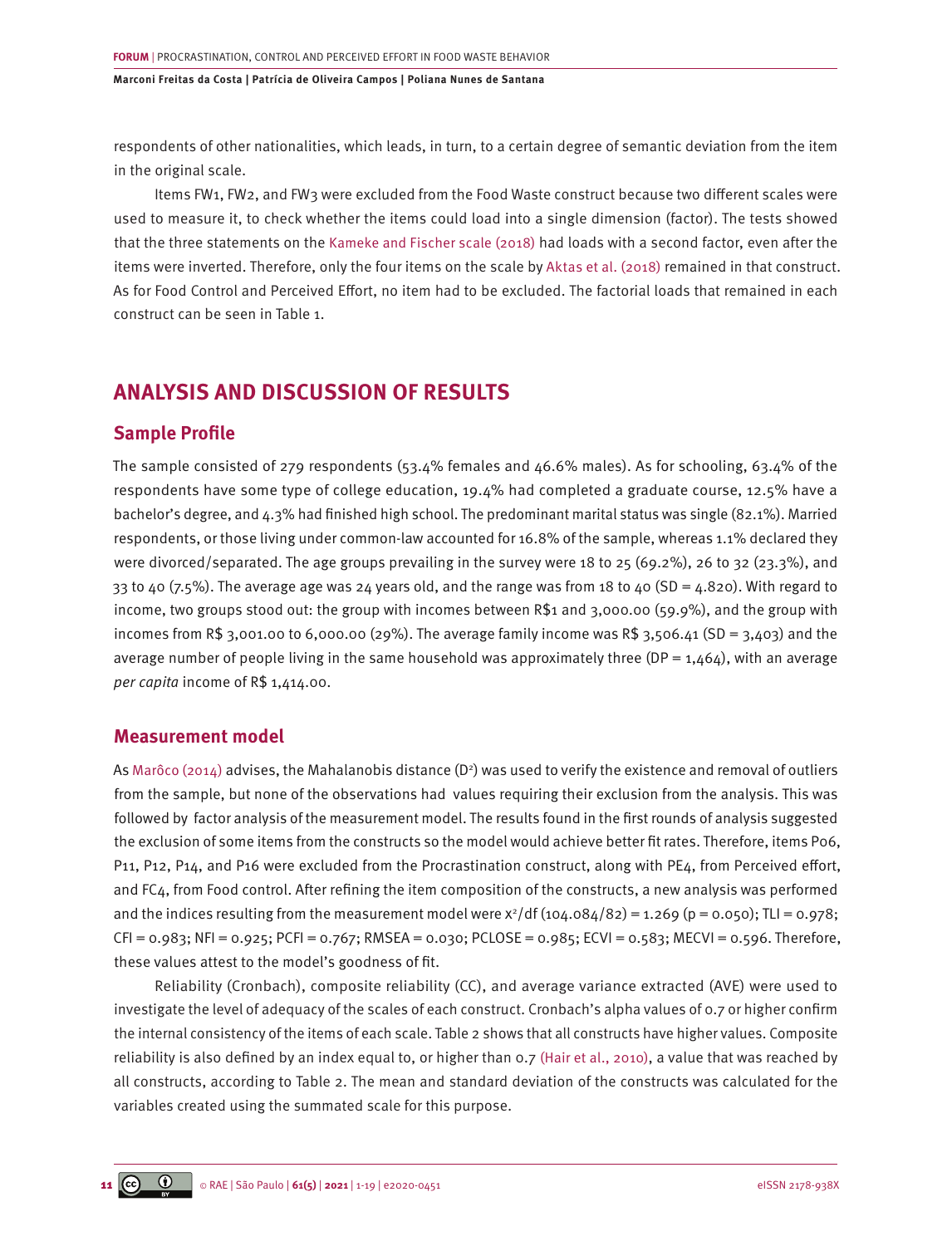| <b>Variables</b>      | Mean | <b>SD</b> | Cronbach | <b>CR</b> | <b>AVE</b> |
|-----------------------|------|-----------|----------|-----------|------------|
| Procrastination (P)   | 4.42 | 1.37      | 0.835    | 0.885     | 0.529      |
| Food Control (FC)     | 4.39 | 1.67      | 0.751    | 0.846     | 0.652      |
| Perceived Effort (PE) | 3.69 | 1.56      | 0.701    | 0.794     | 0.567      |
| Food Waste (FW)       | 2.44 | 1.41      | 0.784    | 0.853     | 0.602      |

### Table 2.Descriptive statistics, reliability and validity

Note. SD (Standard deviation); CR (Composite reliability); AVE (Average variance extracted)

Regarding the validity of the construct scales, three validities were performed, namely factorial, convergent, and discriminant [\(Kline, 2011\)](#page-17-0). The first was performed by observing the standardized coefficients for each item of the constructs, and all showed values of 0.5 or higher, thus attesting to factorial validity. Convergent validity was based on the average variance extracted (AVE) values. As a measure of goodness of fit, this validity adopts values of 0.5 or higher. Table 2 shows that all constructs reached this value.

| Table 3. Correlations, shared variance and AVE |  |  |  |
|------------------------------------------------|--|--|--|
|------------------------------------------------|--|--|--|

| <b>Variables</b> |          | $\overline{\phantom{a}}$ | PE    | <b>FW</b> |
|------------------|----------|--------------------------|-------|-----------|
|                  | 0.529    | 0.076                    | 0.025 | 0.022     |
| FC               | 0.277    | 0.652                    | 0.128 | 0.024     |
| PE               | $-0.159$ | $-0.358$                 | 0.567 | 0.046     |
| <b>FW</b>        | $-0.148$ | $-0.156$                 | 0.216 | 0.602     |

Note. The AVE values are displayed diagonally in the table (in bold), whereas the values below the diagonal show the correlations, and the values above show the shared variances (squared correlations).

To verify discriminant validity, the AVE of each construct was compared with the shared variance. According to [Fornell and Larcker \(1981\),](#page-16-0) the average variance extracted of a construct must not have a high correlation with other constructs, which are supposedly different. Therefore, the AVE values must be higher than those of the shared variances. Table 3 shows that this requirement has been met.

# Structural model

The second stage of the SEM consists of the analysis of the structural model, to which the relations between the latent variables of the measurement model are added. Therefore, new goodness of fit indices were obtained, which can be seen in Table 4. The measures found attest to the goodness of fit of the structural model.

### Table 4.Goodness of fit measures

| Index                            | <b>Results</b> | Criteria                      |  |
|----------------------------------|----------------|-------------------------------|--|
| x <sup>2</sup> /gl (172.759/108) | 1.600          | $\lceil 1; 2 \rceil$ Good fit |  |
| p-value                          | 0.000          | <0.05 Acceptable fit*         |  |
| GFI                              | 0.933          | > 0.90 Good fit               |  |
| IFI                              | 0.955          | > 0.95 Very good fit          |  |
| TLI                              | 0.942          | > 0.95 Good fit               |  |
| CFI                              | 0.954          | > 0.95 Very good fit          |  |
| <b>NFI</b>                       | 0.887          | [0.80; 0.90] Acceptable fit   |  |
| PCFI                             | 0.757          | [0.70; 0.80] Acceptable fit   |  |
| <b>RMSEA</b>                     | 0.046          | < 0.05 Very good fit          |  |
| <b>PCLOSE</b>                    | 0.664          | > 0.05 Very good fit          |  |
| <b>ECVI</b>                      | 0.945          | The lower, the better         |  |
| <b>MECVI</b>                     | 0.968          | The lower, the better         |  |

Note. \*Large samples are more sensitive to having significant p-values.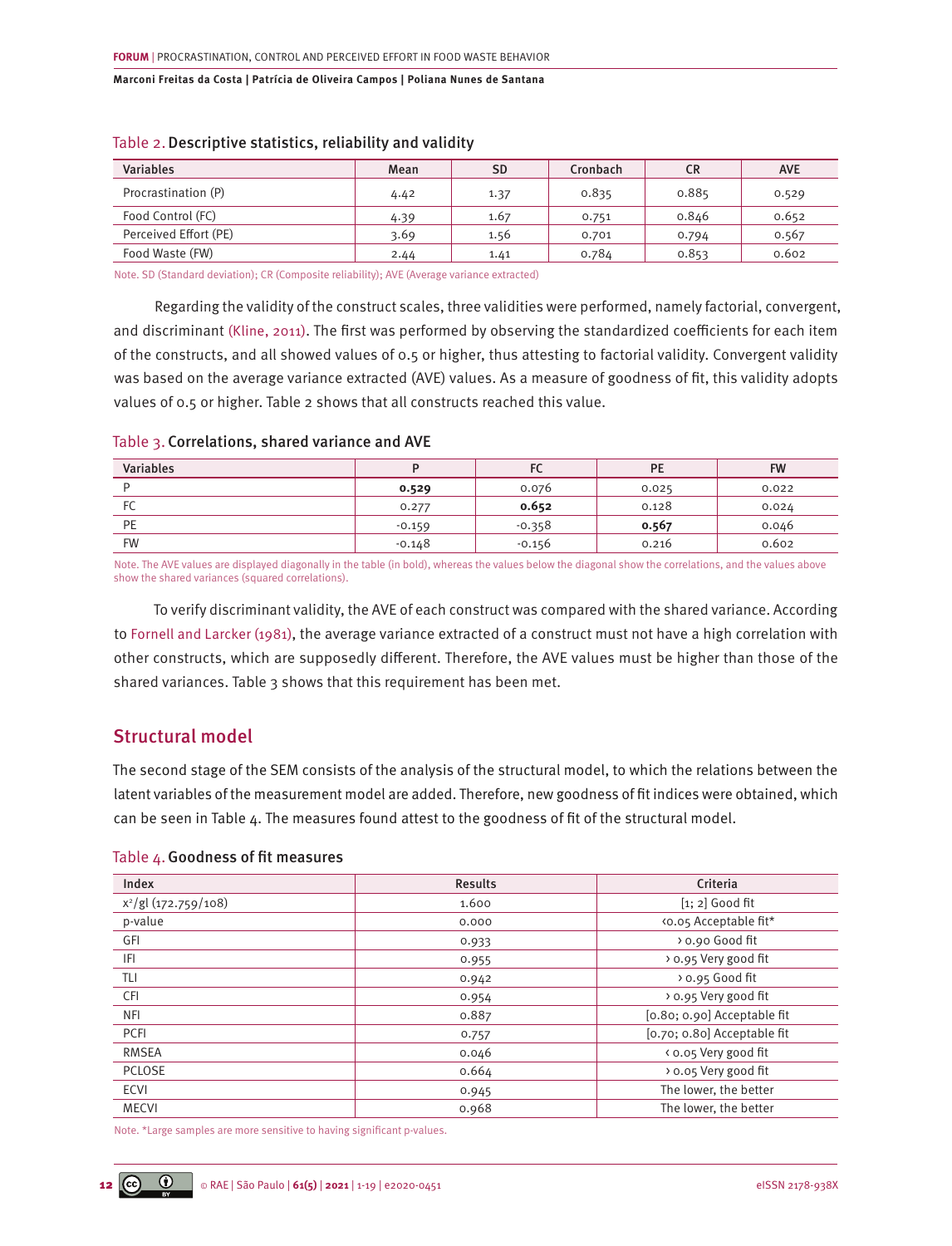The coefficients between the relationships of the latent variables (Table 5) were also analyzed, which allow for an evaluation of the hypotheses postulated. The p-value indicates that only the relationships of Hypotheses H3 (-) and H6 (-) had values less than 0.05. However, only H6 (-) can be considered to have been confirmed or supported, as it also met the negative value of the relationship. This was not true for H3 (-), which showed the positive valence of the relationship coefficient.

It is also noteworthy that H4 (-) might have been marginally accepted had a p-value of 0.10 been considered, but this study only considered p-values up to 0.05. Therefore, this hypothesis was also disproved.

| Table 5. Hypothesis testing |
|-----------------------------|

| <b>Hypotheses</b>               | <b>Standardized</b><br>coefficient | <b>Unstandardized</b><br>coefficient | <b>SE</b> | <b>CR</b> | p     | <b>Status</b> |
|---------------------------------|------------------------------------|--------------------------------------|-----------|-----------|-------|---------------|
| $H_1(+): P \longrightarrow FW$  | $-0.102$                           | $-0.089$                             | 0.070     | $-1.273$  | 0.203 | Not supported |
| $H_2(-): FC \longrightarrow FW$ | $-0.065$                           | $-0.039$                             | 0.050     | $-0.782$  | 0.434 | Not supported |
| $H_3(-): P \longrightarrow FC$  | 0.277                              | 0.399                                | 0.109     | 3.648     | 0.000 | Not supported |
| $H_4(-):$ PE $\cdots$ FW        | 0.176                              | 0.159                                | 0.092     | 1.736     | 0.083 | Not supported |
| $H5(+)$ : P  > PE               | $-0.064$                           | $-0.062$                             | 0.076     | $-0.816$  | 0.414 | Not supported |
| $H6(-): FC \longrightarrow PE$  | $-0.341$                           | $-0.229$                             | 0.061     | $-3.744$  | 0.000 | Supported     |

Note. p<0.05; Marginal significance = p<0.10; SE = Standard error; CR = Critical ratio.

# Food control Perceived effort Procrastination  $\longrightarrow$  Food waste 0.399 (pto.05) -0.229 (p<0.05) -0.039 (p>0.05) -0,062 (p)0,05) 0.159 (pco.os)

## Figure 2. Theoretical model with coefficients

# **Discussion**

The focus on avoiding waste is not guided by an orientation to obtain environmental gains, as suggested by some studie[s \(e.g., Diaz-Ruiz et al., 2018; Lillemo, 2014\),](#page-16-0) but to avoid losses. Although previous studies have pointed to the positive relationship between procrastinating and food waste behaviors, such as those by [Blichfeldt et al. \(2015\)](#page-16-0) [and Porpino et al. \(2016\),](#page-17-0) the result of the first hypothesis (H1) is counterintuitive, as it has not been supported. This is possibly explained by the fact that individuals engage more in activities that focus on avoiding negative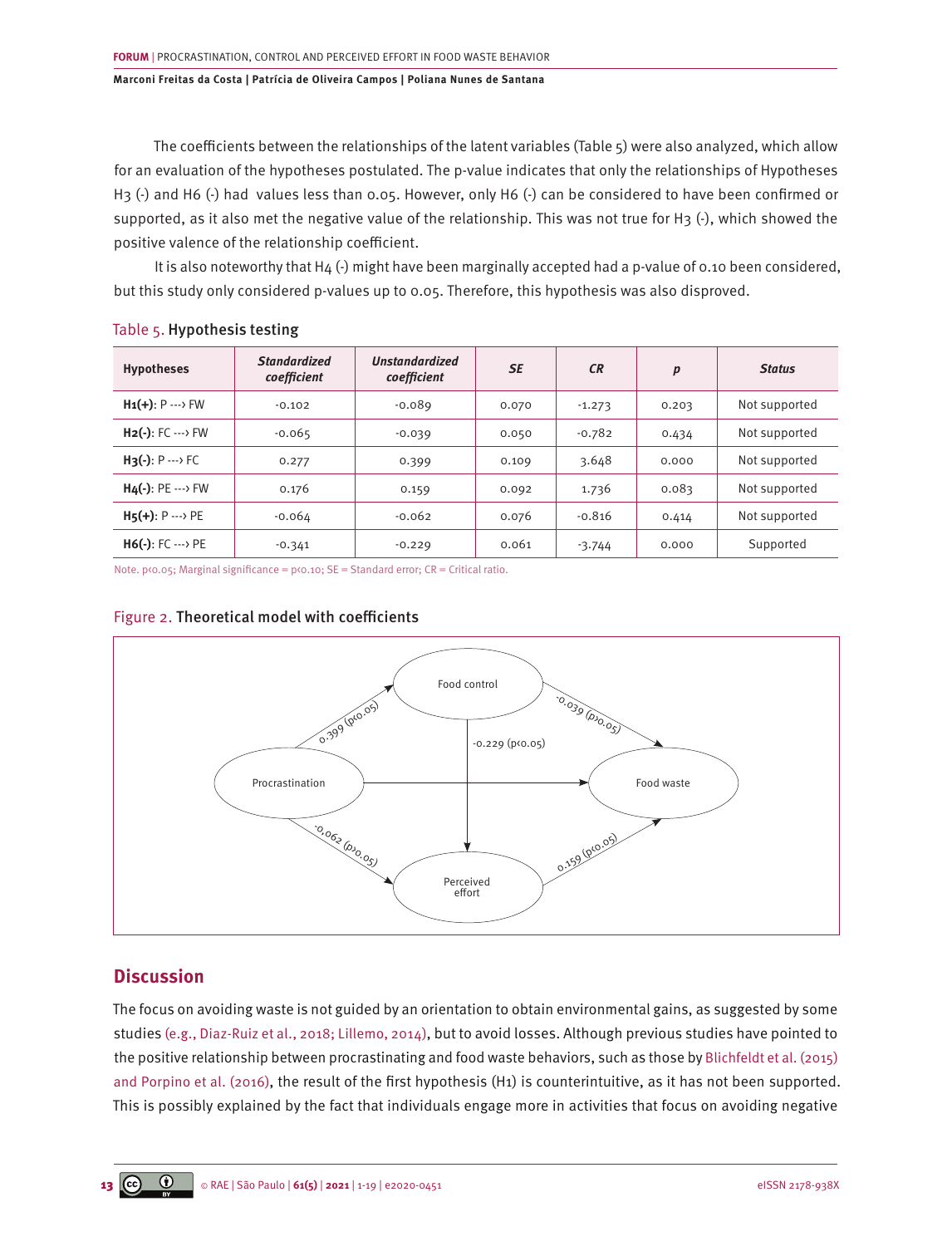results, rather than on obtaining gains [\(Massar et al., 2020\).](#page-17-0) Therefore, although individuals have a great tendency to procrastinate, they are likely to try and consume all of the food they purchase, and look for ways to prolong its shelf life, as wasting it would require more time beng spent on preparing new meals, and buying groceries. Indeed, as [Langan and Kumar \(2019\) p](#page-17-0)oint out, the amount of time allocated to a task represents a high cost.

But a greater degree of food control does not lead to less waste. This result concerns Hypothesis H2, which has been refuted and contributes to the validation of what [Terpstra et al. \(2005\)](#page-18-0) and [Dobernig and Schanes \(2019\)](#page-16-0) pointed out, with both studies concluding that even individuals who claimed they exerted a control over their food stored it inadequately. In addition to food management not being regarded as a routine activity [\(Romani](#page-17-0) [et al., 2018\)](#page-17-0), food is also managed ineffectively [\(Farr-Wharton et al., 2014\);](#page-16-0) if it were otherwise, there would be less waste [\(Kavanaugh & Quinlan, 2020\)](#page-17-0). In this sense, the result found here points out that even in a highly controlled scenario, individuals possibly manage their food intuitively, and do not follow the guidelines of the health authorities, which results in waste. This, therefore, is a counterproductive activity.

This study also indicates that if food control is perceived as a component of low complexity, it is more likely to be performed, even by procrastinators. Accordingly, even Hypothesis H<sub>3</sub> — which sought to verify the existence of a negative relationship between procrastination and food control — is statistically significant (β = 0.399, *p* < 0.05), although it has not met the valence of the relationship coefficient. Therefore, a directly proportional relationship has been established, a result that disproves previous research [\(e.g., Blichfeldt et al., 2015; Evan, 2011\)](#page-16-0). It is still feasible, however, due to the tendency of some individuals to seek psychological comfort in performing tasks according to their level of complexity due to procrastination, because they are inclined to prioritize those that require less cognitive effort [\(Rusou et al., 2020\)](#page-17-0).

The ability to control food can explain the positive relationship between procrastination and food control, for it allows the task to be interpreted as requiring less effort to perform, hence avoiding procrastination [\(Graham-](#page-16-0)[Rowe et al., 2014\)](#page-16-0). In fact, as economic theories of the decision-making process explain [\(e.g., Hesse, Kangur, &](#page-16-0) [Hunt, 2020; Zeelenberg & Van Dijk, 1997\),](#page-16-0) when an activity requires less effort, there is an increase in the value of the reward, which, in turns, stimulates execution. The emphasis on avoiding losses can play an important role in achieving control, even by individuals who tend to procrastinate, for it can lead to greater engagement [\(Massar](#page-17-0) [et al., 2020\).](#page-17-0) Therefore, imminent loss, which is primarily monetary in nature, potentially influences consumers to control their food.

The relationship between perceived effort and food waste is highlighted in this study by Hypothesis H4. It was postulated that a greater perceived effort would result in less food waste, but this was not confirmed. However, the results (β = 0.159; *p* = 0.083) allow for parsimonious reflection on the positive relationship between the constructs. When observing the means of perceived effort  $(M = 3.69)$  and food waste  $(M = 2.44)$ , it appears that the respondents do not perceive storing products as requiring a lot of effort, and they tend not to engage in waste behavior. Therefore, based on the ratio coefficient found, it can be inferred that less effort results in less food waste. This may occur because less effort may be associated with confidence in the storage process, and thus reduce the individual's fear of becoming ill or poisoned by food when reusing meal leftovers, for instance; this may, in turn, result in less waste [\(Graham-Rowe et al., 2014\)](#page-16-0).

As the result of H5 indicates, even though the procrastinatory behavior of individuals is significant, this is not reflected in them not engaging in activities associated with avoiding waste, which would affect perceived effort. This result is supported by previous findings, first because the activities associated with avoiding food waste are carried out with a focus on avoiding losses, in terms of how much time and money are spent, and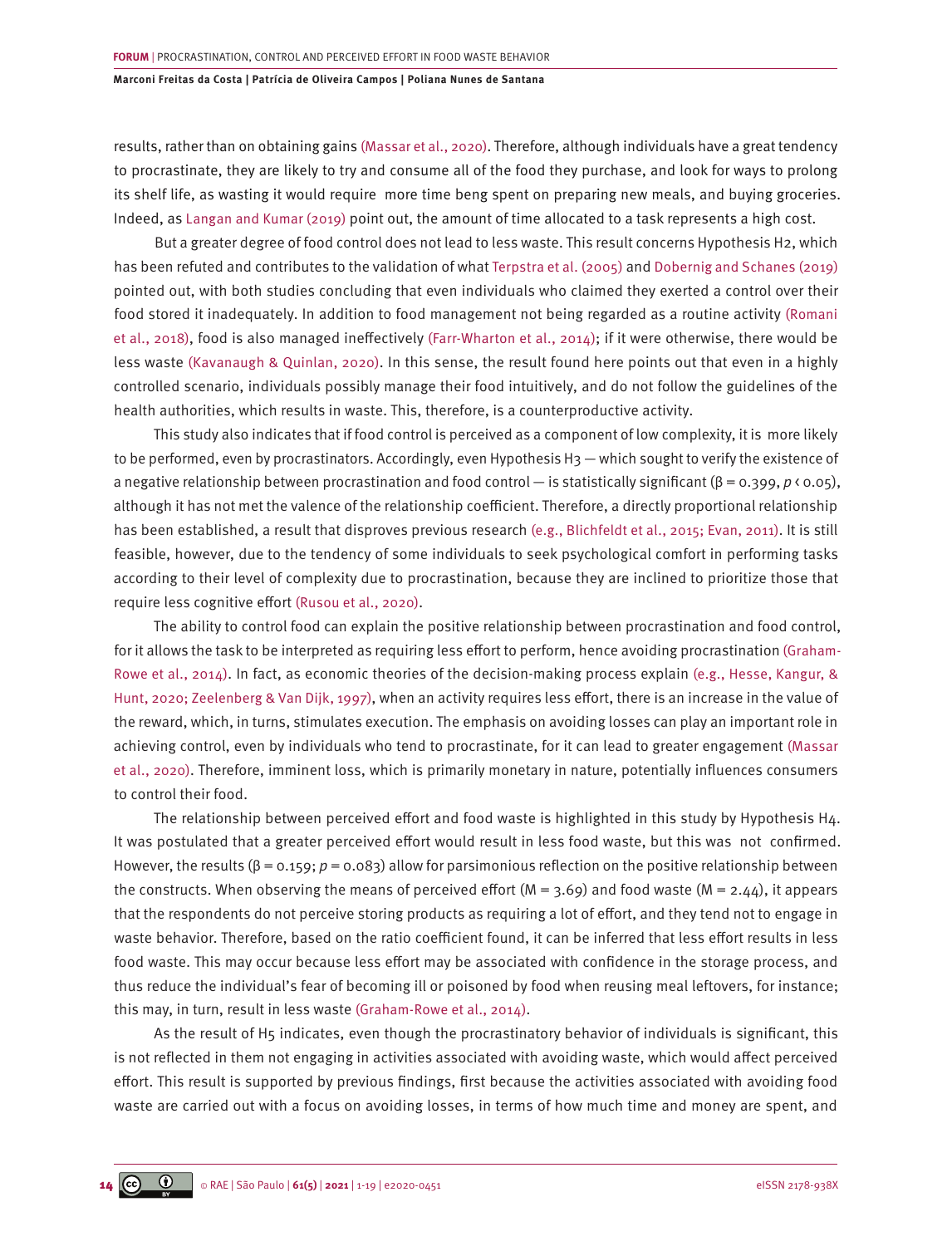as has been pointed out, this focus results in greater engagement [\(Massar et al., 2020\)](#page-17-0). Second, because it is highly probable that food-management activities will be carried out, because they are perceived as being of low complexity compared to other tasks (particularly those of an intellectual nature) performed by the respondents.

Finally, the last hypothesis (H6) was confirmed. As anticipated, greater food control implies less perceived effort. This result is consistent with that recommended by [Dobernig and Schanes \(2019\)](#page-16-0), who explained this relationship using the example of the convenience of living close to a supermarket, which allows — and even induces — the purchase of food in smaller quantities, albeit on a more frequent basis. This, in turn, allows for greater control of food without necessarily having the effect of increasing perceived effort [\(Amirudin & Gin, 2019\)](#page-16-0), while reducing intentions to discard products. All the findings of this investigation are summarized in Table 6 to ensure a better view of the theoretical and managerial contributions.

| Hypothesis                                         | Theoretical implication                                                                                                                                                         | <b>Managerial implication</b>                                                                                                                                                                                                                                                                      |
|----------------------------------------------------|---------------------------------------------------------------------------------------------------------------------------------------------------------------------------------|----------------------------------------------------------------------------------------------------------------------------------------------------------------------------------------------------------------------------------------------------------------------------------------------------|
| $H_1(+): P \longrightarrow FW$<br>(Not supported)  | The focus on avoiding waste is not to obtain gains<br>but to avoid losses.                                                                                                      | Awareness-raising campaigns should highlight<br>the losses resulting from waste, particularly the<br>associated waste of time.                                                                                                                                                                     |
| $H_2(-): FC \longrightarrow FW$<br>(Not supported) | Greater control is counterproductive when<br>performed intuitively.                                                                                                             | Government agencies must devise strategies to<br>disseminate the guidelines for food storage and<br>hygiene, to better inform the population, and,<br>above all, instruct them on the adequate control of<br>each food category.                                                                   |
| $H_3(-): P \longrightarrow FC$<br>(Not supported)  | The ability to control food and the imminence of<br>monetary loss can lead to engagement in control.                                                                            | Advertisements must clarify the monetary loss<br>resulting from food waste, and disseminate<br>instructions on control, as this will potentially<br>foster greater consumer engagement in the process.                                                                                             |
| $H4(-):$ PE $\cdots$ > FW<br>(Not supported)       | The lesser perceived effort may be associated with<br>confidence in the storage process, consequently<br>reducing food waste.                                                   | The instructions on the product labels and<br>packages used for storage must be clear and<br>explicit, as the easiness of procedures may<br>potentially reduce food waste.                                                                                                                         |
| $H_5(+): P \longrightarrow PE$<br>(Not supported)  | The focus on avoiding exerting future efforts and<br>the perception of food control as not complex<br>allows actions to reduce waste to be prioritized,<br>rather than delayed. | Training the population to control food is effective<br>when its low level of complexity is made clear, thus<br>reducing the perceived effort. This can be done by<br>way of public notices promoting extension projects<br>in public universities, with an emphasis on the<br>field of nutrition. |
| $H6(-): FC \longrightarrow PE$<br>(Supported)      | Greater food control results in less perceived effort.                                                                                                                          | The public policy agenda should include promoting<br>greater accessibility to food products, to ensure<br>less perceived effort. Also, consumers need to plan<br>their shopping routines. This allows greater control<br>and may help reduce the perceived effort.                                 |

### Table 6.Consolidated Results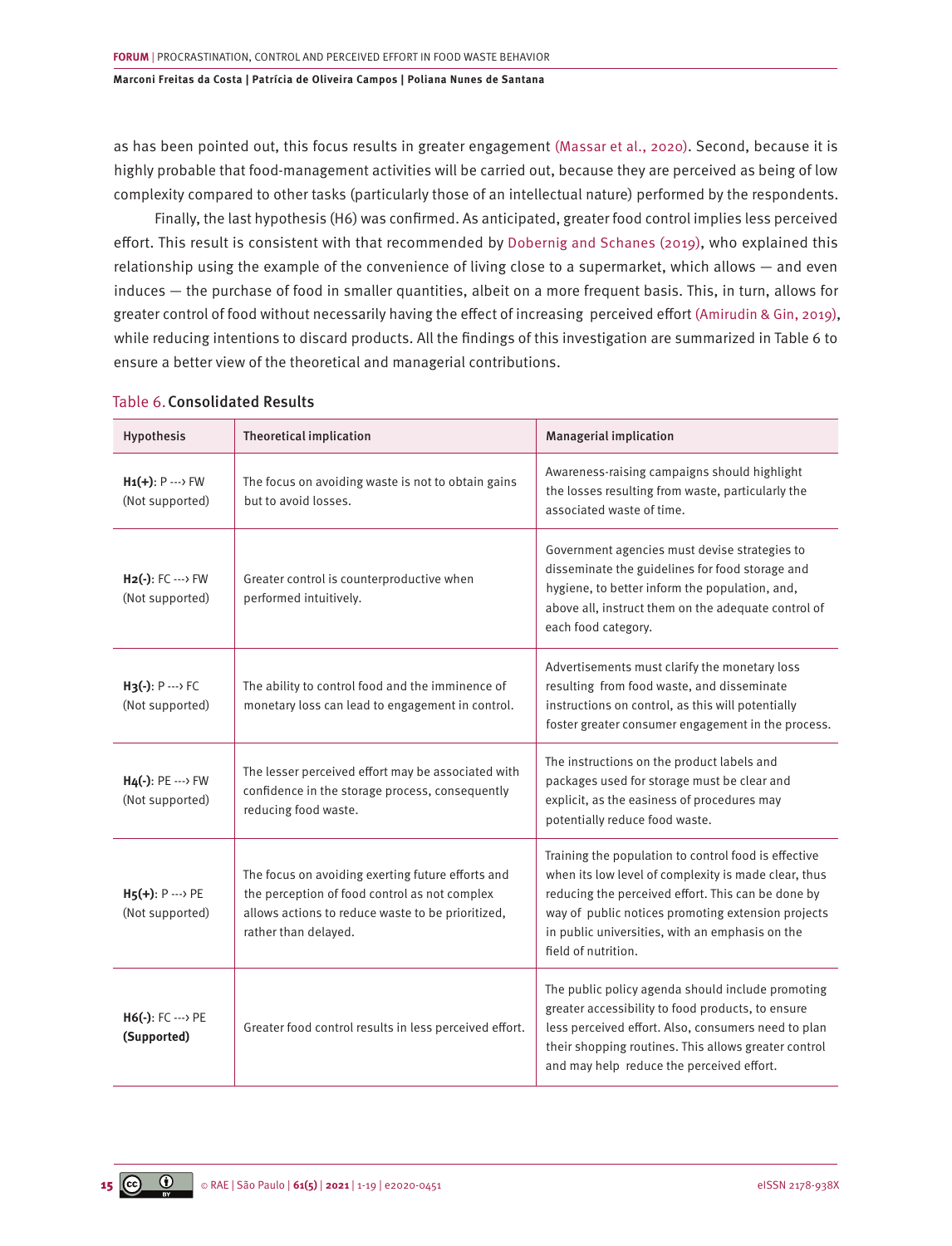# <span id="page-15-0"></span>**CONCLUSION**

Given the emerging need to understand the variables of food waste, this study is an effort for this cause, based on the assumption that psychosocial factors have a significant impact on consumer behavior. Using structural equation modeling (SEM), this study analyzed the relationship between procrastination and food waste, and between food control and the perceived effort exerted on food management.

The main results are state of the art, because they are considered to be theoretically counterintuitive. Procrastination has no positive relationship with food waste behavior, and even when individuals are prone to procrastinate, they make efforts to control food, possibly because they perceive this activity as being not very complex, hence mitigating their perceived efforts. This study also highlights that greater food control and greater perceived effort do not necessarily result in less waste.

We identified that the focus on making efforts to reduce food waste may not be based on obtaining sustainable gains, but on avoiding wasting money and time. Combined with the perceived low complexity of the activity, this encourages consumers not to procrastinate. In this sense, this study corroborates support for economic theories related to the decision-making process that provide for such an emphasis. It is also noteworthy that the perception of less effort being spent on food control, and the imminence of monetary loss caused by waste possibly leads to greater engagement in food management activities. Greater control, however, does not necessarily result in less waste when it is based on common sense.

As to the main practical implications, the study emphasizes the urgent need to disseminate appropriate control practices, and to expand access to information about food storage and conservation. Practically speaking, awareness campaigns and booklet distribution can instruct consumers on how to store and sanitize products. It is also possible to provide training for consolidating the disseminated information and encouraging regular control, as this can mitigate the perceived effort and the probability of wasting food.

The study does have its limitations. Despite the attempt to build a heterogeneous sample, it mainly consisted of respondents with quite similar levels of income, marital status, age, and schooling. Its results are also based on evidence from a cross-section that might have been different had a longitudinal investigation been carried out. Indeed, the latter limitation is a suggestion for future studies. The procrastination scale also has internal inconsistencies and required the exclusion of several items. These problems possibly occurred because of the structure of these items, which may have had a different connotation in other nationalities after they were translated.

Future research can also consider repositioning the variables studied here, as the model presented a statistical structure that proved its validity in the goodness of fit test. Therefore, future studies can relate perceived effort as a variable that negatively affects food control and procrastination, since these relationships stem from food waste behavior. Furthermore, researchers could conducted comparative studies by collecting data from individuals who have a lower level of education, a high income, and who are aged 40 years or more.

# **REFERENCES**

- [Abdelradi, F. \(2018\). Food waste behaviour at the household](https://doi.org/10.1016/j.wasman.2017.10.001)  [level: A conceptual framework.](https://doi.org/10.1016/j.wasman.2017.10.001) *Waste Management*, *71*, 485- [493. doi: 10.1016/j.wasman.2017.10.001](https://doi.org/10.1016/j.wasman.2017.10.001)
- [Ahn, J., Lee, C. K., Back, K. J., & Schmitt, A. \(2019\). Brand](https://www.sciencedirect.com/science/article/abs/pii/S0278431918308983)  [experiential value for creating integrated resort customers'](https://www.sciencedirect.com/science/article/abs/pii/S0278431918308983) co-creation behavior. *[International Journal of Hospitality](https://www.sciencedirect.com/science/article/abs/pii/S0278431918308983)  Management*, *81*[, 104-112. doi: 10.1016/j.ijhm.2019.03.009](https://www.sciencedirect.com/science/article/abs/pii/S0278431918308983)
- Aitken, R., Watkins, L., Williams, J., & Kean, A. (2020). [The positive](https://www.sciencedirect.com/science/article/abs/pii/S0959652620303814)  [role of labelling on consumers' perceived behavioural control](https://www.sciencedirect.com/science/article/abs/pii/S0959652620303814)  [and intention to purchase organic food.](https://www.sciencedirect.com/science/article/abs/pii/S0959652620303814) *[Journal of Cleaner](https://www.sciencedirect.com/science/journal/09596526) [Production](https://www.sciencedirect.com/science/journal/09596526)*, *255*, 120334. doi: [10.1016/j.jclepro.2020.120334](https://doi.org/10.1016/j.jclepro.2020.120334)
- Akerlof, G. A. (1991). Procrastination and obedience. *The American Economic Review*, *81*(2), 1-19. Retrived from: [https://](https://www.jstor.org/stable/2006817) [www.jstor.org/stable/2006817](https://www.jstor.org/stable/2006817)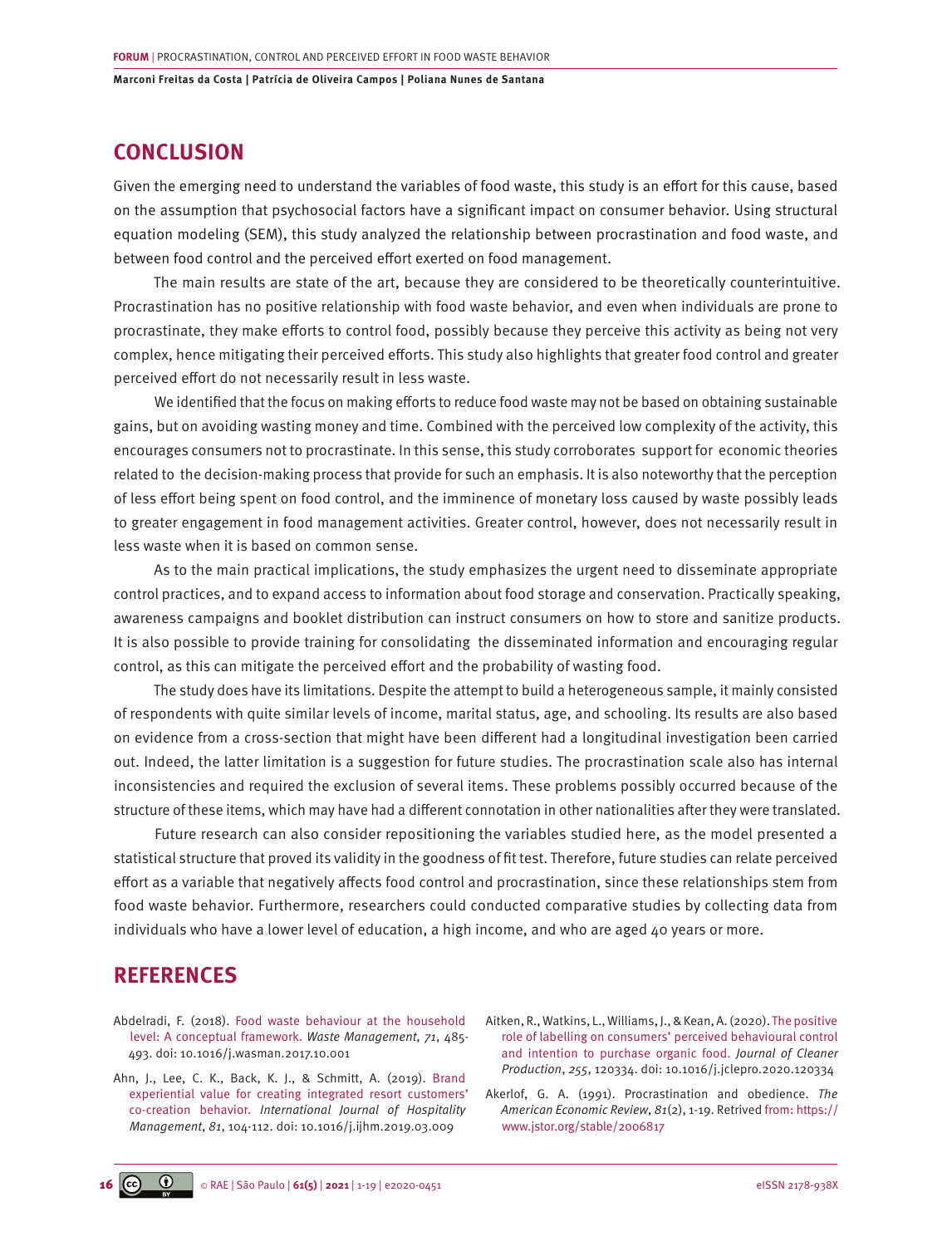- <span id="page-16-0"></span>[Aktas, E., Sahin, H., Topaloglu, Z., Oledinma, A., Huda, A. K. S.,](https://www.emerald.com/insight/content/doi/10.1108/JEIM-03-2018-0051/full/html) [Irani, Z., ... Kamrava, M. \(2018\). A consumer behavioural](https://www.emerald.com/insight/content/doi/10.1108/JEIM-03-2018-0051/full/html)  approach to food waste. *[Journal of Enterprise Information](https://www.emerald.com/insight/content/doi/10.1108/JEIM-03-2018-0051/full/html)  Management*, *31*[\(5\), 658-673. doi:10.1108/JEIM-03-2018-0051](https://www.emerald.com/insight/content/doi/10.1108/JEIM-03-2018-0051/full/html)
- [Amirudin, N., & Gim, T. H. T. \(2019, May\). Impact of perceived](https://www.sciencedirect.com/science/article/abs/pii/S0921344919302174)  [food accessibility on household food waste behaviors: A case](https://www.sciencedirect.com/science/article/abs/pii/S0921344919302174)  [of the Klang Valley, Malaysia.](https://www.sciencedirect.com/science/article/abs/pii/S0921344919302174) *Resources, Conservation and Recycling*, *151*[, 104335. doi: 10.1016/j.resconrec.2019.05.011](https://www.sciencedirect.com/science/article/abs/pii/S0921344919302174)
- [Aschemann-Witzel, J., Giménez, A., & Ares, G. \(2019\). Household](https://www.sciencedirect.com/science/article/abs/pii/S0921344919301077)  [food waste in an emerging country and the reasons why:](https://www.sciencedirect.com/science/article/abs/pii/S0921344919301077)  [Consumer´s own accounts and how it differs for target groups.](https://www.sciencedirect.com/science/article/abs/pii/S0921344919301077) *[Resources, Conservation and Recycling](https://www.sciencedirect.com/science/article/abs/pii/S0921344919301077)*, *145*, 332-338. doi: [10.1016/j.resconrec.2019.03.001](https://www.sciencedirect.com/science/article/abs/pii/S0921344919301077)
- [Aschemann-Witzel, J., Hooge, I. De, Amani, P., Bech-Larsen, T., &](https://www.mdpi.com/2071-1050/7/6/6457)  [Oostindjer, M. \(2015\). Consumer-related food waste: Causes](https://www.mdpi.com/2071-1050/7/6/6457)  [and potential for action.](https://www.mdpi.com/2071-1050/7/6/6457) *Sustainability*, *7*(6), 6457-6477. doi: [10.3390/su7066457](https://www.mdpi.com/2071-1050/7/6/6457)
- [Banović, M., Krystallis, A., Guerrero, L., & Reinders, M. J.](https://doi.org/10.1016/j.foodres.2016.07.010) [\(2016\). Consumers as co-creators of new product ideas: An](https://doi.org/10.1016/j.foodres.2016.07.010)  [application of projective and creative research techniques.](https://doi.org/10.1016/j.foodres.2016.07.010) *[Food Research International](https://doi.org/10.1016/j.foodres.2016.07.010)*, *87*, 211-223. doi: 10.1016/j. [foodres.2016.07.010](https://doi.org/10.1016/j.foodres.2016.07.010)
- [Benfer, N., Bardeen, J. R., & Clauss, K. \(2018\). Experimental](https://doi.org/10.1016/j.jcbs.2018.09.006)  [manipulation of emotion regulation self-efficacy: Effects](https://doi.org/10.1016/j.jcbs.2018.09.006)  [on emotion regulation ability, perceived effort in the](https://doi.org/10.1016/j.jcbs.2018.09.006)  [service of regulation, and affective reactivity.](https://doi.org/10.1016/j.jcbs.2018.09.006) *Journal of [Contextual Behavioral Science](https://doi.org/10.1016/j.jcbs.2018.09.006)*, *10*, 108-114. doi: 10.1016/j. [jcbs.2018.09.006](https://doi.org/10.1016/j.jcbs.2018.09.006)
- [Blichfeldt, B. S., Mikkelsen, M., & Gram, M. \(2015\). When it](https://www.tandfonline.com/doi/abs/10.2752/175174415X14101814953963)  [stops being food: The edibility, ideology, procrastination,](https://www.tandfonline.com/doi/abs/10.2752/175174415X14101814953963) [objectification and internalization of household food waste.](https://www.tandfonline.com/doi/abs/10.2752/175174415X14101814953963) *Food, Culture and Society*, *18*[\(1\), 89-105. doi: 10.2752/175174](https://www.tandfonline.com/doi/abs/10.2752/175174415X14101814953963) [415X14101814953963](https://www.tandfonline.com/doi/abs/10.2752/175174415X14101814953963)
- [Brehm, J. W., Wright, R. A., Solomon, S., Silka, L., & Greenberg, J.](https://www.sciencedirect.com/science/article/abs/pii/0022103183900033) [\(1983\). Perceived difficulty, energization, and the magnitude](https://www.sciencedirect.com/science/article/abs/pii/0022103183900033)  of goal valence. *[Journal of Experimental Social Psychology](https://www.sciencedirect.com/science/article/abs/pii/0022103183900033)*, *19*[\(1\), 21-48. doi: 10.1016/0022-1031\(83\)90003-3](https://www.sciencedirect.com/science/article/abs/pii/0022103183900033)
- [Carmo, I. S., & Barcellos, M. D. \(2018\). Drivers and barriers to](https://doi.org/10.1108/BFJ-12-2017-0726)  [food waste reduction.](https://doi.org/10.1108/BFJ-12-2017-0726) *British Food Journal*, *120*(10), 2364- [2387. https://doi.org/10.1108/BFJ-12-2017-0726](https://doi.org/10.1108/BFJ-12-2017-0726)
- [Chen, Z., Liu, P., Zhang, C., & Feng, T. \(2020\). Brain morphological](https://doi.org/10.1093/cercor/bhz278)  [dynamics of procrastination: The crucial role of the self-control,](https://doi.org/10.1093/cercor/bhz278) [emotional, and episodic prospection network.](https://doi.org/10.1093/cercor/bhz278) *Cerebral Cortex*, *30*[\(5\), 2834-2853. doi: 10.1093/cercor/bhz278](https://doi.org/10.1093/cercor/bhz278)
- Churchill, G. A. (1999). *Marketing research* (7th ed.). Orlando, USA: The Dryden Press.
- [Costa, M. F., Farias, S. A., & Angelo, C. F. \(2018\). Chronic regulatory](https://www.scielo.br/j/rbgn/a/SXYcrXckGr5HPZwNxtBMn5B/?lang=en)  [focus: Resist impulse consumption or let it happen?](https://www.scielo.br/j/rbgn/a/SXYcrXckGr5HPZwNxtBMn5B/?lang=en) *Revista [Brasileira de Gestão de Negócios](https://www.scielo.br/j/rbgn/a/SXYcrXckGr5HPZwNxtBMn5B/?lang=en)*, *20*, 619-637. doi: 10.7819/ [rbgn.v0i0.3954](https://www.scielo.br/j/rbgn/a/SXYcrXckGr5HPZwNxtBMn5B/?lang=en)
- [Diaz-Ruiz, R., Costa-Font, M., & Gil, J.M. \(2018\). Moving ahead from](https://www.sciencedirect.com/science/article/abs/pii/S095965261732454X)  [food-related behaviours. An alternative approach to understand](https://www.sciencedirect.com/science/article/abs/pii/S095965261732454X)  [household food waste generation.](https://www.sciencedirect.com/science/article/abs/pii/S095965261732454X) *Journal of Cleaner Production*, *172*[, 1140-1151. doi: 10.1016/j.jclepro.2017.10.148](https://www.sciencedirect.com/science/article/abs/pii/S095965261732454X)
- [Dobernig, K., & Schanes, K. \(2019\). Domestic spaces and](https://onlinelibrary.wiley.com/doi/full/10.1111/ijcs.12527) [beyond: Consumer food waste in the context of shopping and](https://onlinelibrary.wiley.com/doi/full/10.1111/ijcs.12527)  storing routines. *[International Journal of Consumer Studies](https://onlinelibrary.wiley.com/doi/full/10.1111/ijcs.12527)*, *43*[\(5\), 480-489. doi: 10.1111/ijcs.12527](https://onlinelibrary.wiley.com/doi/full/10.1111/ijcs.12527)
- [Evans, D. \(2011\). Blaming the consumer Once again: The social](https://www.tandfonline.com/doi/full/10.1080/09581596.2011.608797)  [and material contexts of everyday food waste practices in](https://www.tandfonline.com/doi/full/10.1080/09581596.2011.608797) [some English households.](https://www.tandfonline.com/doi/full/10.1080/09581596.2011.608797) *Critical Public Health*, *21*(4), 429- [440. doi: 10.1080/09581596.2011.608797](https://www.tandfonline.com/doi/full/10.1080/09581596.2011.608797)
- [Farr-Wharton, G., Foth, M., & Choi, J. H. J. \(2014\). Identifying](https://doi.org/10.1002/cb.1488) [factors that promote consumer behaviours causing expired](https://doi.org/10.1002/cb.1488)  domestic food waste. *[Journal of Consumer Behaviour](https://doi.org/10.1002/cb.1488)*, *13*(6), [393-402. doi: 10.1002/cb.1488](https://doi.org/10.1002/cb.1488)
- Food and Agriculture Organization of the United Nations. (2018). *The state of food security and nutrition in the world*. Retrieved from <http://www.fao.org/3/ca5162en/ca5162en.pdf>
- [Fornell, C., & Larcker, D. F. \(1981\). Evaluating structural equation](https://www.jstor.org/stable/3151312?origin=crossref) [models with unobservable variables and measurement](https://www.jstor.org/stable/3151312?origin=crossref) error. *[Journal of Marketing Research, 18](https://www.jstor.org/stable/3151312?origin=crossref)*(1), 39-50. doi: [10.1177/002224378101800104](https://www.jstor.org/stable/3151312?origin=crossref)
- [Gamst-Klaussen, T., Steel, P., & Svartdal, F. \(2019\). Procrastination](https://munin.uit.no/handle/10037/15189) [and personal finances: Exploring the roles of planning and](https://munin.uit.no/handle/10037/15189) financial self-efficacy. *[Frontiers in Psychology, 10,](https://munin.uit.no/handle/10037/15189)* 775. doi: [0.3389/fpsyg.2019.00775](https://munin.uit.no/handle/10037/15189)
- [Graham-Rowe, E., Jessop, D. C., & Sparks, P. \(2014\). Identifying](http://sro.sussex.ac.uk/id/eprint/47861/1/1-s2.0-S0921344913002711-main.pdf) [motivations and barriers to minimising household food](http://sro.sussex.ac.uk/id/eprint/47861/1/1-s2.0-S0921344913002711-main.pdf) waste. *[Resources, Conservation and Recycling, 84,](http://sro.sussex.ac.uk/id/eprint/47861/1/1-s2.0-S0921344913002711-main.pdf)* 15-23. doi: [10.1016/j.resconrec.2013.12.005](http://sro.sussex.ac.uk/id/eprint/47861/1/1-s2.0-S0921344913002711-main.pdf)
- Hair, J., Anderson, R., Taham, R., & Black, W. (2010). *Análise multivariada de dados* (6th ed.). Porto Alegre, RS: Bookman.
- [Harmon-Jones, E., Willoughby, C., Paul, K., & Harmon-Jones, C.](https://doi.org/10.1016/j.biopsycho.2020.107910)  [\(2020\). The effect of perceived effort and perceived control](https://doi.org/10.1016/j.biopsycho.2020.107910)  [on reward valuation: Using the reward positivity to test a](https://doi.org/10.1016/j.biopsycho.2020.107910) [dissonance theory prediction.](https://doi.org/10.1016/j.biopsycho.2020.107910) *Biological Psychology*, *154*, [107910. doi: 10.1016/j.biopsycho.2020.107910](https://doi.org/10.1016/j.biopsycho.2020.107910)
- [Hartmann, C., Dohle, S., & Siegrist, M. \(2013\). Importance of](http://dx.doi.org/10.1016/j.appet.2013.01.016) [cooking skills for balanced food choices.](http://dx.doi.org/10.1016/j.appet.2013.01.016) *Appetite, 65*, 125-131. [doi: 10.1016/j.appet.2013.01.016](http://dx.doi.org/10.1016/j.appet.2013.01.016)
- [Hebrok, M., & Boks, C. \(2017\). Household food waste: Drivers](https://www.sciencedirect.com/science/article/abs/pii/S0959652617305048) [and potential intervention points for design – An extensive](https://www.sciencedirect.com/science/article/abs/pii/S0959652617305048)  review. *[Journal of Cleaner Production, 151,](https://www.sciencedirect.com/science/article/abs/pii/S0959652617305048)* 380-392. doi: [10.1016/j.jclepro.2017.03.069](https://www.sciencedirect.com/science/article/abs/pii/S0959652617305048)v
- [Hesse, C., Kangur, K., & Hunt, A. R. \(2020\). Decision making](https://pubmed.ncbi.nlm.nih.gov/32800570/) [in slow and rapid reaching: Sacrificing success to minimize](https://pubmed.ncbi.nlm.nih.gov/32800570/)  effort. *Cognition, 205*[\(104426\), 1-18. doi: 10.1016/j.](https://pubmed.ncbi.nlm.nih.gov/32800570/) [cognition.2020.104426](https://pubmed.ncbi.nlm.nih.gov/32800570/)
- [Holsteijn, F. Van, & Kemna, R. \(2018\). Minimizing food waste](https://www.sciencedirect.com/science/article/abs/pii/S0921344917302902?via%3Dihub)  [by improving storage conditions in household refrigeration.](https://www.sciencedirect.com/science/article/abs/pii/S0921344917302902?via%3Dihub) *[Resources, Conservation and Recycling, 128,](https://www.sciencedirect.com/science/article/abs/pii/S0921344917302902?via%3Dihub)* 25-31. doi: [10.1016/j.resconrec.2017.09.012](https://www.sciencedirect.com/science/article/abs/pii/S0921344917302902?via%3Dihub)
- [Ilyuk, V. \(2018\). Like throwing a piece of me away: How online](https://www.sciencedirect.com/science/article/abs/pii/S0969698917302990)  [and in-store grocery purchase channels affect consumers'](https://www.sciencedirect.com/science/article/abs/pii/S0969698917302990)  food waste. *[Journal of Retailing and Consumer Services, 41](https://www.sciencedirect.com/science/article/abs/pii/S0969698917302990)*, [20-30. doi: 10.1016/j.jretconser.2017.11.003](https://www.sciencedirect.com/science/article/abs/pii/S0969698917302990)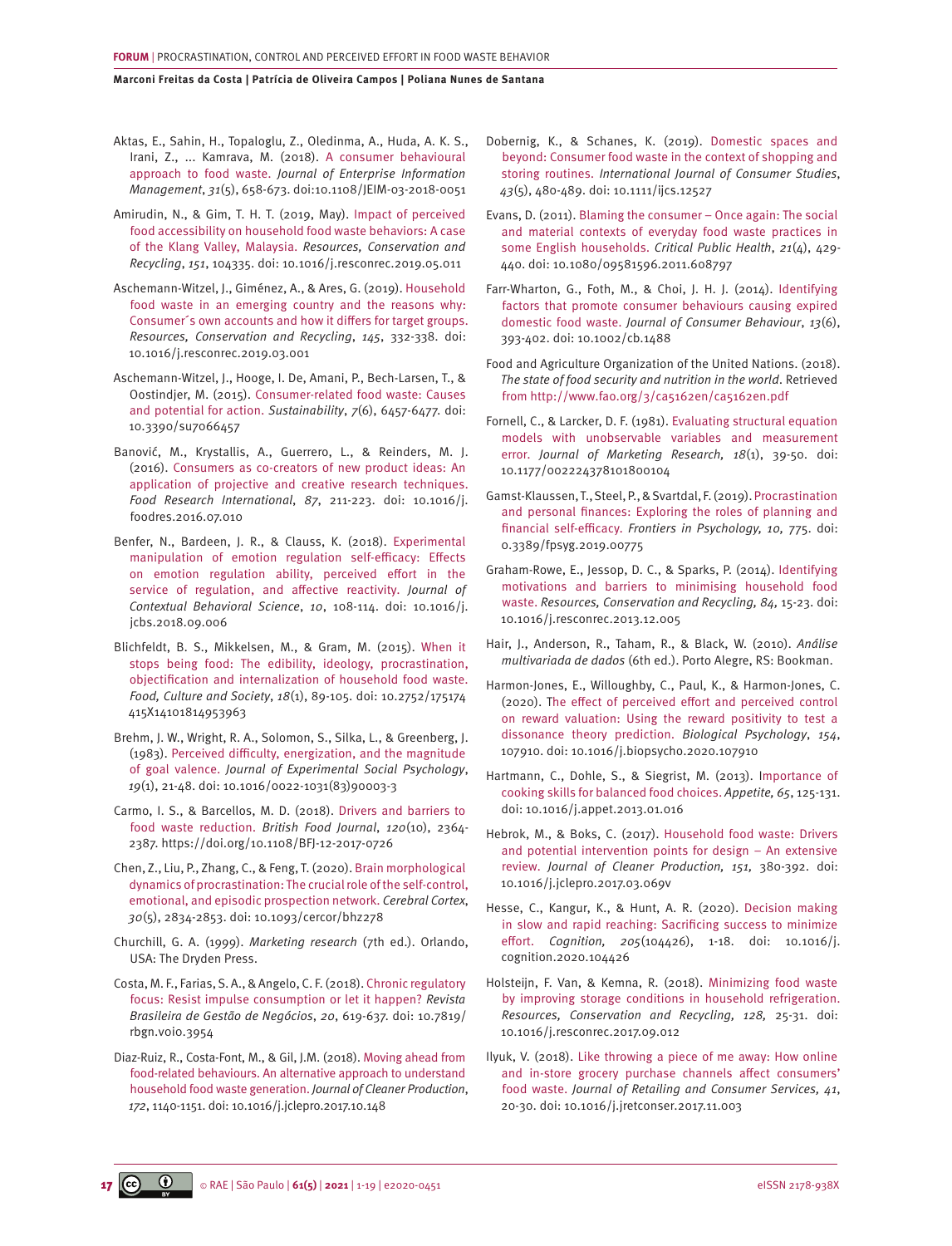<span id="page-17-0"></span>[Inzlicht, M., Shenhav, A., & Olivola, C. Y. \(2018\). The effort](https://pubmed.ncbi.nlm.nih.gov/29477776/)  [paradox: Effort is both costly and valued.](https://pubmed.ncbi.nlm.nih.gov/29477776/) *Trends in Cognitive Sciences, 2*[2\(4\), 337-349. doi: 10.1016/j.tics.2018.01.007](https://pubmed.ncbi.nlm.nih.gov/29477776/)

[Jacobsen, L. F., Tudoran, A. A., & Martinez, M. G. \(2020\).](https://www.semanticscholar.org/paper/Examining-Trust-in-Consumers-as-New-Food-Does-the-Jacobsen-Tudoran/c6d5bb28ab5eeebed11010ee7dd2f0ee5dcaefdc) [Examining trust in consumers as new food co-creators: Does](https://www.semanticscholar.org/paper/Examining-Trust-in-Consumers-as-New-Food-Does-the-Jacobsen-Tudoran/c6d5bb28ab5eeebed11010ee7dd2f0ee5dcaefdc)  the communicator matter? *[Food Quality and Preference, 86,](https://www.semanticscholar.org/paper/Examining-Trust-in-Consumers-as-New-Food-Does-the-Jacobsen-Tudoran/c6d5bb28ab5eeebed11010ee7dd2f0ee5dcaefdc)*  [104004. doi: 10.1016/j.foodqual.2020.104004](https://www.semanticscholar.org/paper/Examining-Trust-in-Consumers-as-New-Food-Does-the-Jacobsen-Tudoran/c6d5bb28ab5eeebed11010ee7dd2f0ee5dcaefdc)

[Kallmuenzer, A., Peters, M., & Buhalis, D. \(2019\). The role of](https://www.academia.edu/39090405/Kallmuenzer_A_Peters_M_Buhalis_D_2019_The_role_of_family_firm_image_perception_in_host_guest_value_co_creation_of_hospitality_firms_Current_Issues_in_Tourism_https_doi_org_10_1080_13683500_2019_1611746)  [family firm image perception in host-guest value co-creation](https://www.academia.edu/39090405/Kallmuenzer_A_Peters_M_Buhalis_D_2019_The_role_of_family_firm_image_perception_in_host_guest_value_co_creation_of_hospitality_firms_Current_Issues_in_Tourism_https_doi_org_10_1080_13683500_2019_1611746)  of hospitality firms. *[Current Issues in Tourism,](https://www.academia.edu/39090405/Kallmuenzer_A_Peters_M_Buhalis_D_2019_The_role_of_family_firm_image_perception_in_host_guest_value_co_creation_of_hospitality_firms_Current_Issues_in_Tourism_https_doi_org_10_1080_13683500_2019_1611746)* 1-18. doi: [10.1080/13683500.2019.1611746](https://www.academia.edu/39090405/Kallmuenzer_A_Peters_M_Buhalis_D_2019_The_role_of_family_firm_image_perception_in_host_guest_value_co_creation_of_hospitality_firms_Current_Issues_in_Tourism_https_doi_org_10_1080_13683500_2019_1611746)

[Kameke, C. Von, & Fischer, D. \(2018\). Preventing household food](https://www.sciencedirect.com/science/article/abs/pii/S0959652618304438)  [waste via nudging: An exploration of consumer perceptions.](https://www.sciencedirect.com/science/article/abs/pii/S0959652618304438) *[Journal of Cleaner Production](https://www.sciencedirect.com/science/article/abs/pii/S0959652618304438)*, *184*, 32-40. doi: 10.1016/j. [jclepro.2018.02.131](https://www.sciencedirect.com/science/article/abs/pii/S0959652618304438)

[Kavanaugh, M., & Quinlan, J. J. \(2020\). Consumer knowledge and](https://www.sciencedirect.com/science/article/abs/pii/S0956713520302012)  [behaviors regarding food date labels and food waste.](https://www.sciencedirect.com/science/article/abs/pii/S0956713520302012) *Food Control*, *115*[, 107285. doi: 10.1016/j.foodcont.2020.107285](https://www.sciencedirect.com/science/article/abs/pii/S0956713520302012)

Kline, R. B. (2011). *Principles and practice of structural equation modeling*. New York, USA: Guilford.

[Langan, R., & Kumar, A. \(2019\). Time versus money: The role of](https://www.sciencedirect.com/science/article/abs/pii/S0148296319301067)  [perceived effort in consumers' evaluation of corporate giving.](https://www.sciencedirect.com/science/article/abs/pii/S0148296319301067) *[Journal of Business Research, 99,](https://www.sciencedirect.com/science/article/abs/pii/S0148296319301067)* 295-305. doi: 10.1016/j. [jbusres.2019.02.016](https://www.sciencedirect.com/science/article/abs/pii/S0148296319301067)v

[Lee, K. C. L. \(January, 2018\). Grocery shopping, food waste,](https://www.sciencedirect.com/science/article/abs/pii/S095965261732379X?via%3Dihub) [and the retail landscape of cities: The case of Seoul.](https://www.sciencedirect.com/science/article/abs/pii/S095965261732379X?via%3Dihub) *[Journal of Cleaner Production, 172,](https://www.sciencedirect.com/science/article/abs/pii/S095965261732379X?via%3Dihub)* 325-334. doi: 10.1016/j. [jclepro.2017.10.085](https://www.sciencedirect.com/science/article/abs/pii/S095965261732379X?via%3Dihub)

[Lillemo, S. C. \(2014\). Measuring the effect of procrastination](https://www.sciencedirect.com/science/article/abs/pii/S0301421513011026)  [and environmental awareness on households' energy-saving](https://www.sciencedirect.com/science/article/abs/pii/S0301421513011026)  [behaviours: An empirical approach.](https://www.sciencedirect.com/science/article/abs/pii/S0301421513011026) *Energy Policy*, *66*, 249- [256. doi: 10.1016/j.enpol.2013.10.077](https://www.sciencedirect.com/science/article/abs/pii/S0301421513011026)

[Liu, G., Cheng, G., Hu, J., Pan, Y., & Zhao, S. \(2020\). Academic](https://www.researchgate.net/publication/343186888_Academic_Self-Efficacy_and_Postgraduate_Procrastination_A_Moderated_Mediation_Model/fulltext/5f3524ca92851cd302f16428/Academic-Self-Efficacy-and-Postgraduate-Procrastination-A-Moderated-Mediation-Model.pdf)  [self-efficacy and postgraduate procrastination: A moderated](https://www.researchgate.net/publication/343186888_Academic_Self-Efficacy_and_Postgraduate_Procrastination_A_Moderated_Mediation_Model/fulltext/5f3524ca92851cd302f16428/Academic-Self-Efficacy-and-Postgraduate-Procrastination-A-Moderated-Mediation-Model.pdf)  mediation model. *[Frontiers in Psychology](https://www.researchgate.net/publication/343186888_Academic_Self-Efficacy_and_Postgraduate_Procrastination_A_Moderated_Mediation_Model/fulltext/5f3524ca92851cd302f16428/Academic-Self-Efficacy-and-Postgraduate-Procrastination-A-Moderated-Mediation-Model.pdf)*, *11*, 1752. doi: [10.3389/fpsyg.2020.01752](https://www.researchgate.net/publication/343186888_Academic_Self-Efficacy_and_Postgraduate_Procrastination_A_Moderated_Mediation_Model/fulltext/5f3524ca92851cd302f16428/Academic-Self-Efficacy-and-Postgraduate-Procrastination-A-Moderated-Mediation-Model.pdf)

Malhotra, N. K. (2012). *Pesquisa de marketing: Uma orientação aplicada*. São Paulo, SP: Editora Bookman.

[Marklinder, I. M., Lindblad, M., Eriksson, L. M., Finnson, A. M., &](https://meridian.allenpress.com/jfp/article/67/11/2570/169566/Home-Storage-Temperatures-and-Consumer-Handling-of)  [Lindqvist, R. \(2004\). Home storage temperatures and consumer](https://meridian.allenpress.com/jfp/article/67/11/2570/169566/Home-Storage-Temperatures-and-Consumer-Handling-of)  [handling of refrigerated foods in Sweden.](https://meridian.allenpress.com/jfp/article/67/11/2570/169566/Home-Storage-Temperatures-and-Consumer-Handling-of) *Journal of Food Protection*, *67*[\(11\), 2570-2577. doi: 10.4315/0362-028X-67.11.2570](https://meridian.allenpress.com/jfp/article/67/11/2570/169566/Home-Storage-Temperatures-and-Consumer-Handling-of)

Marôco, J. (2014). *Análise de equações estruturais: Fundamentos teóricos, software e aplicações* (2ª ed.). Perô Pinheiro, Portugal: Report Number.

[Massar, S. A., Pu, Z., Chen, C., & Chee, M. W. \(2020\). Losses](https://www.researchgate.net/publication/343025680_Losses_Motivate_Cognitive_Effort_More_Than_Gains_in_Effort-Based_Decision_Making_and_Performance/fulltext/5f19891945851515ef41dee1/Losses-Motivate-Cognitive-Effort-More-Than-Gains-in-Effort-Based-Decision-Making-and-Performance.pdf)  [motivate cognitive effort more than gains in effort-based](https://www.researchgate.net/publication/343025680_Losses_Motivate_Cognitive_Effort_More_Than_Gains_in_Effort-Based_Decision_Making_and_Performance/fulltext/5f19891945851515ef41dee1/Losses-Motivate-Cognitive-Effort-More-Than-Gains-in-Effort-Based-Decision-Making-and-Performance.pdf)  [decision making and performance.](https://www.researchgate.net/publication/343025680_Losses_Motivate_Cognitive_Effort_More_Than_Gains_in_Effort-Based_Decision_Making_and_Performance/fulltext/5f19891945851515ef41dee1/Losses-Motivate-Cognitive-Effort-More-Than-Gains-in-Effort-Based-Decision-Making-and-Performance.pdf) *Frontiers in Human Neuroscience*, *14*[, 287. doi: 10.3389/fnhum.2020.00287](https://www.researchgate.net/publication/343025680_Losses_Motivate_Cognitive_Effort_More_Than_Gains_in_Effort-Based_Decision_Making_and_Performance/fulltext/5f19891945851515ef41dee1/Losses-Motivate-Cognitive-Effort-More-Than-Gains-in-Effort-Based-Decision-Making-and-Performance.pdf)

[Masson, M., Delarue, J., & Blumenthal, D. \(2017\). An](https://www.semanticscholar.org/paper/An-observational-study-of-refrigerator-food-storage-Masson-Delarue/25f3623ff868e790b20aafff4f9ec58617e11453)  [observational study of refrigerator food storage by consumers](https://www.semanticscholar.org/paper/An-observational-study-of-refrigerator-food-storage-Masson-Delarue/25f3623ff868e790b20aafff4f9ec58617e11453)  in controlled conditions. *[Food Quality and Preference](https://www.semanticscholar.org/paper/An-observational-study-of-refrigerator-food-storage-Masson-Delarue/25f3623ff868e790b20aafff4f9ec58617e11453)*, *56*, [294-300. doi: 10.1016/j.foodqual.2016.06.010](https://www.semanticscholar.org/paper/An-observational-study-of-refrigerator-food-storage-Masson-Delarue/25f3623ff868e790b20aafff4f9ec58617e11453)

[Modig, E., Dahlén, M., & Colliander, J. \(2014\). Consumer](https://www.tandfonline.com/doi/abs/10.2501/IJA-33-1-137-154)[perceived signals of 'creative' versus 'efficient' advertising:](https://www.tandfonline.com/doi/abs/10.2501/IJA-33-1-137-154) [Investigating the roles of expense and effort.](https://www.tandfonline.com/doi/abs/10.2501/IJA-33-1-137-154) *International Journal of Advertising*, *33*[\(1\), 137-154. doi: 10.2501/IJA-33-1-](https://www.tandfonline.com/doi/abs/10.2501/IJA-33-1-137-154) [137-154](https://www.tandfonline.com/doi/abs/10.2501/IJA-33-1-137-154)

[Mohr, L. A., & Bitner, M. J. \(1995\). The role of employee](https://asu.pure.elsevier.com/en/publications/the-role-of-employee-effort-in-satisfaction-with-service-transact)  [effort in satisfaction with service transactions.](https://asu.pure.elsevier.com/en/publications/the-role-of-employee-effort-in-satisfaction-with-service-transact) *Journal of Business Research*, *32*[\(3\), 239-252. doi: 10.1016/0148-](https://asu.pure.elsevier.com/en/publications/the-role-of-employee-effort-in-satisfaction-with-service-transact) [2963\(94\)00049-K](https://asu.pure.elsevier.com/en/publications/the-role-of-employee-effort-in-satisfaction-with-service-transact)

[Neubig, C. M., Vranken, L., Roosen, J., Grasso, S., Hieke, S.,](https://linkinghub.elsevier.com/retrieve/pii/S0959652620311732)  [Knoepfle, S., ... Masento, N. A. \(2020\). Action-related](https://linkinghub.elsevier.com/retrieve/pii/S0959652620311732) [information trumps system information: Influencing](https://linkinghub.elsevier.com/retrieve/pii/S0959652620311732) [consumers' intention to reduce food waste.](https://linkinghub.elsevier.com/retrieve/pii/S0959652620311732) *Journal of Cleaner Production*, *261*[, 121126. doi: 10.3389/fnhum.2020.00287](https://linkinghub.elsevier.com/retrieve/pii/S0959652620311732)

[Papargyropoulou, E., Lozano, R., Steinberger, J. K., Wright,](https://www.sciencedirect.com/science/article/abs/pii/S0959652614003680)  [N., & Ujang, Z. B. \(2014\). The food waste hierarchy as a](https://www.sciencedirect.com/science/article/abs/pii/S0959652614003680) [framework for the management of food surplus and food](https://www.sciencedirect.com/science/article/abs/pii/S0959652614003680)  waste. *[Journal of Cleaner Production](https://www.sciencedirect.com/science/article/abs/pii/S0959652614003680)*, *76*, 106-115. doi: 1016/j. [jclepro.2014.04.020](https://www.sciencedirect.com/science/article/abs/pii/S0959652614003680)

[Parfenova, A., & Romashova, S. \(2019\). The role of procrastination](https://www.emerald.com/insight/content/doi/10.1108/IJSSP-10-2019-0199/full/html) [in students' consumer behavior: Budget planning and](https://www.emerald.com/insight/content/doi/10.1108/IJSSP-10-2019-0199/full/html)  impulse buying. *[International Journal of Sociology and Social](https://www.emerald.com/insight/content/doi/10.1108/IJSSP-10-2019-0199/full/html) Policy, 40*[\(1/2\), 133-144. doi: 10.1108/IJSSP-10-2019-0199v](https://www.emerald.com/insight/content/doi/10.1108/IJSSP-10-2019-0199/full/html)

[Patra, D., Leisnham, P. T., Tanui, C. K., & Pradhan, A. K. \(2020\).](https://linkinghub.elsevier.com/retrieve/pii/S0956713520302231)  [Evaluation of global research trends in the area of food waste](https://linkinghub.elsevier.com/retrieve/pii/S0956713520302231)  [due to date labeling using a scientometrics approach.](https://linkinghub.elsevier.com/retrieve/pii/S0956713520302231) *Food Control, 115*[, 107307. doi: 10.1016/j.foodcont.2020.107307](https://linkinghub.elsevier.com/retrieve/pii/S0956713520302231)

[Porpino, G., Parente, J., & Wansink, B. \(2015\). Food waste](https://doi.org/10.1111/ijcs.12207)  [paradox: Antecedents of food disposal in low income](https://doi.org/10.1111/ijcs.12207)  households. *[International Journal of Consumer Studies](https://doi.org/10.1111/ijcs.12207)*, *39*(6), [619-629. doi: 10.1111/ijcs.12207](https://doi.org/10.1111/ijcs.12207)

[Porpino, G., Wansink, B., & Parente, J. \(2016\). Wasted positive](https://www.tandfonline.com/doi/abs/10.1080/10454446.2015.1121433?journalCode=wfpm20)  [intentions: The role of affection and abundance on household](https://www.tandfonline.com/doi/abs/10.1080/10454446.2015.1121433?journalCode=wfpm20) food waste. *[Journal of Food Products Marketing](https://www.tandfonline.com/doi/abs/10.1080/10454446.2015.1121433?journalCode=wfpm20)*, *22*(7), 733- [751. doi: 10.1080/10454446.2015.1121433](https://www.tandfonline.com/doi/abs/10.1080/10454446.2015.1121433?journalCode=wfpm20)

[Raats, M. M., Shepherd, R., & Sparks, P. \(1995\). Including moral](https://onlinelibrary.wiley.com/doi/abs/10.1111/j.1559-1816.1995.tb01763.x)  [dimensions of choice within the structure of the theory of](https://onlinelibrary.wiley.com/doi/abs/10.1111/j.1559-1816.1995.tb01763.x) planned behavior. *[Journal of Applied Social Psychology, 25](https://onlinelibrary.wiley.com/doi/abs/10.1111/j.1559-1816.1995.tb01763.x)*(6), [484-494. doi: 10.1111/j.1559-1816.1995.tb01763.x](https://onlinelibrary.wiley.com/doi/abs/10.1111/j.1559-1816.1995.tb01763.x)

[Radzyminska, M., Jakubowska, D., & Staniewska, K. \(2016\).](http://www1.up.poznan.pl/jard/index.php/jard/article/view/170)  [Consumer attitude and behaviour towards food waste.](http://www1.up.poznan.pl/jard/index.php/jard/article/view/170) *Journal [of Agribusiness and Rural Development, 1](http://www1.up.poznan.pl/jard/index.php/jard/article/view/170)*(39). doi: 10.17306/ [JARD.2016.20](http://www1.up.poznan.pl/jard/index.php/jard/article/view/170)

[Richter, B. \(2017\). Knowledge and perception of food waste](https://www.sciencedirect.com/science/article/abs/pii/S0959652617317249)  among German consumers. *[Journal of Cleaner Production](https://www.sciencedirect.com/science/article/abs/pii/S0959652617317249)*, *166*[, 641-648. doi: 10.1016/j.jclepro.2017.08.009](https://www.sciencedirect.com/science/article/abs/pii/S0959652617317249)

[Romani, S., Grappi, S., Bagozzi, R. P., & Barone, A. M. \(2018\).](https://www.sciencedirect.com/science/article/abs/pii/S0195666317308516)  [Domestic food practices: A study of food management](https://www.sciencedirect.com/science/article/abs/pii/S0195666317308516) [behaviors and the role of food preparation planning in](https://www.sciencedirect.com/science/article/abs/pii/S0195666317308516) reducing waste. *Appetite*, *121*[, 215-227. doi: 10.1016/j.](https://www.sciencedirect.com/science/article/abs/pii/S0195666317308516) [appet.2017.11.093](https://www.sciencedirect.com/science/article/abs/pii/S0195666317308516)

[Rusou, Z., Amar, M., & Ayal, S. \(2020\). The psychology of task](http://decisionsciencenews.com/sjdm/journal.sjdm.org/) [management: The smaller tasks trap.](http://decisionsciencenews.com/sjdm/journal.sjdm.org/) *Judgment and Decision Making*, *15*[\(4\), 586-599. doi: 10.1016/j.ergon.2016.09.011](http://decisionsciencenews.com/sjdm/journal.sjdm.org/)

**18 CO RAE | São Paulo | 61(5) | 2021** | 1-19 | e2020-0451 eISSN 2178-938X eISSN 2178-938X